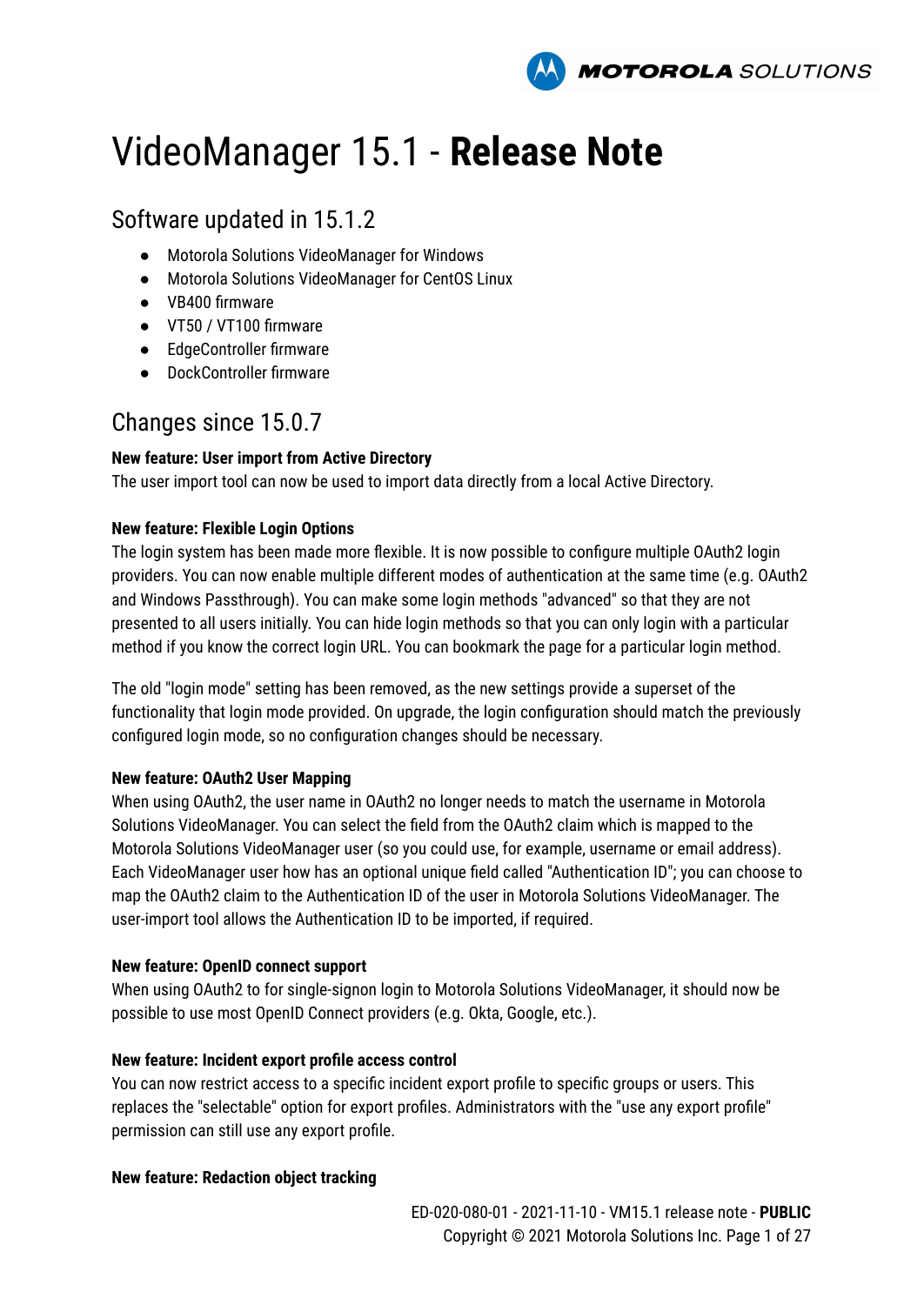

When redacting an incident, there is now an option to make the editor "track" a redacted object or face automatically. This reduces the amount of manual position adjustment required when creating redactions.

# **New role permissions**

| <b>Permission</b>           | <b>Section</b>    | <b>Notes</b> | On upgrade, granted to |
|-----------------------------|-------------------|--------------|------------------------|
| Edit user authentication ID | User              | (2)          | System administrator   |
| (supervised/any)            | permissions/user  | permissions) |                        |
| Search by bookmarked videos | Video             |              | Any role with video    |
| only                        | Permissions/Video |              | search permission      |

| <b>Issue Id</b> | <b>Summary</b>                                                                                                                                 |
|-----------------|------------------------------------------------------------------------------------------------------------------------------------------------|
| VM-21496        | Recording of audio can now be disabled in device profiles for VT50 / VT100 and VB400<br>devices.                                               |
| VM-22132        | Metadata and footage transfers from sites and EdgeControllers running older software did<br>not work.                                          |
| VM-21774        | The audit log deletion policy can now do an annual purge of audit log data as required in<br>some jurisdictions.                               |
| VM-21965        | Help files for non-English languages can now be imported on the Language admin page.                                                           |
| VM-21309        | You can now bulk select multiple videos and add them to an existing incident.                                                                  |
| VM-21099        | You can now disable the use of websockets in the UI - previously this was only possible via<br>the advanced settings file.                     |
| VM-21705        | The sensitity of peer-assisted recording can now be configured in VB400 device profiles.                                                       |
| VM-21708        | Peer-assisted recording can now be configured to stop triggering recording on other<br>cameras a fixed time after recording is started.        |
| VM-21745        | The VB400 device profile now allows you to set up Bluetooth connection to MOTOTRBO<br>radios.                                                  |
| VM-21775        | HTTP notifications can now include the GPS location of the device and/or a link to retrieve a<br>live stream of the GPS location.              |
| VM-21672        | When using central manager, the video advanced search language now allows you to filter<br>based on whether videos have been "fetched" or not. |
| VM-21964        | The video advanced search language now allows you to filter based on whether videos have<br>been "bookmarked" or not.                          |
| VM-21311        | Audit records relating to videos now include a clickable link to the video details page in the                                                 |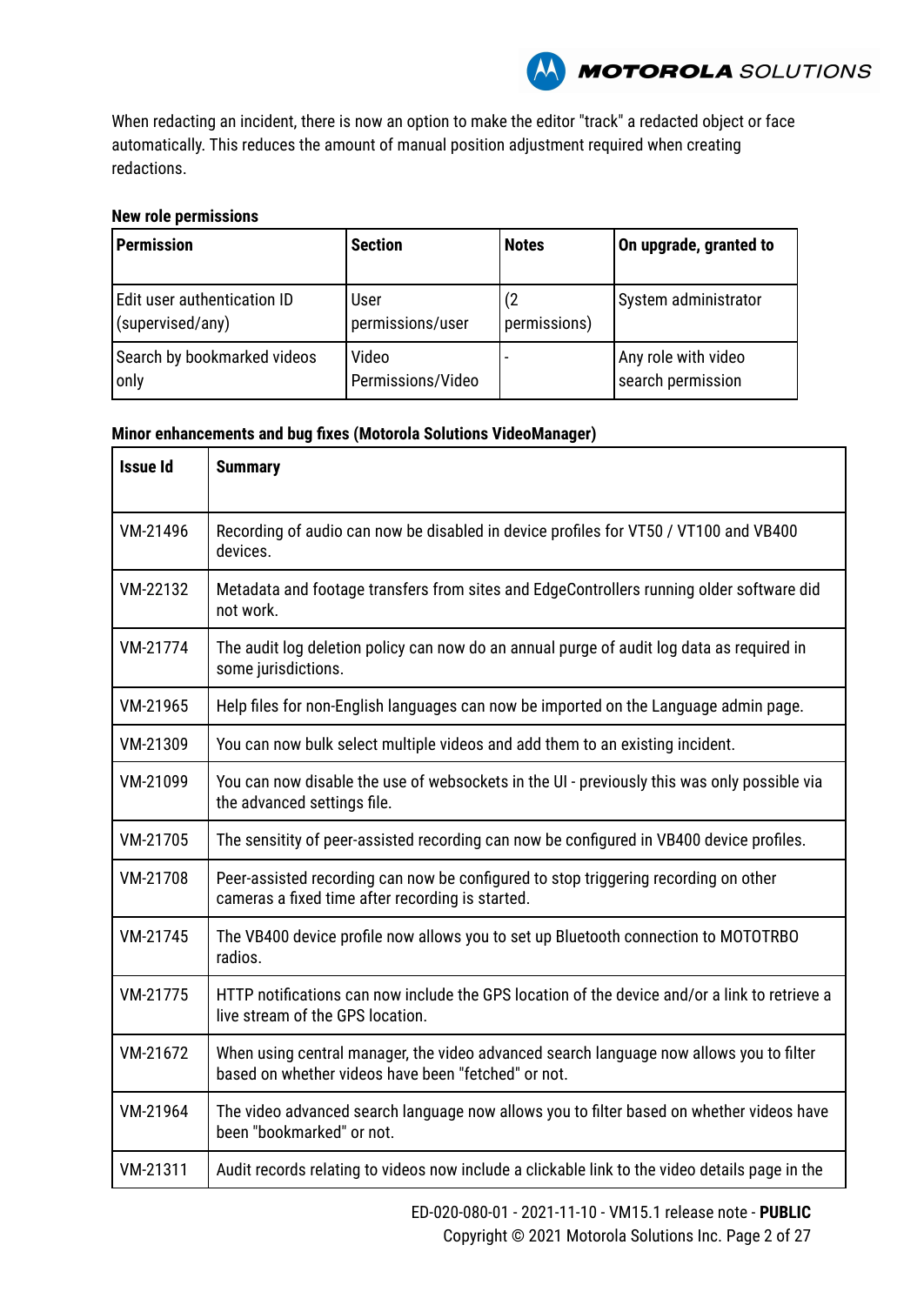

|          | audit trail view.                                                                                                                                                                       |
|----------|-----------------------------------------------------------------------------------------------------------------------------------------------------------------------------------------|
| VM-22338 | The login method configuration page was incorrectly reporting some valid user name regular<br>expressions as invalid.                                                                   |
| VM-21654 | There is now a setting to control whether videos are offloaded from devices starting with the<br>oldest or the newest video. Some VMS integrations require this setting to be adjusted. |
| VM-21662 | Video Search: The ability to seach for bookmarked footage is now permission controlled.                                                                                                 |
| VM-21825 | Security improvement: Media resources like videos and thumbnails now always require a<br>valid session cookie for HTTPS access.                                                         |
| VM-21801 | You can now search for users by email address or authentication ID as well as by name.                                                                                                  |
| VM-21830 | The service works correctly with the latest version of Genetec Security Center (this<br>integration requires a licence).                                                                |
| VM-22402 | When accessing video files for export, the system will now wait up to 30 minutes, to improve<br>compatibility with storage systems which offload files to cold storage.                 |
| VM-22231 | The user bluetooth pairings dialog now shows which type of radio device each pairing is<br>associated with.                                                                             |
| VM-22265 | An OAuth2 realm can now be configured so that logging out of Motorola Solutions<br>VideoManager performs an OAuth2 application logout.                                                  |
| VM-22131 | The reliability of connections to directly connected USB devices has been improved.                                                                                                     |
| VM-22270 | The system no longer "freezes" if an obsolete filespace is broken. However, background file<br>moves are paused.                                                                        |
| VM-22152 | The export profile editor had the wrong label beside the check box which makes the profile<br>the "default" profile.                                                                    |
| VM-21969 | The device list did not show the progress of footage downloaded for each device when using<br>a non-English language pack.                                                              |
| VM-22406 | The helper script required for running manage-service tool configuration scripts is now built<br>into Motorola Solutions VideoManager.                                                  |
| VM-21741 | Pages which display extracts from the audit log will no longer show errors even if the audit<br>log is very large and slow to query.                                                    |
| VM-21497 | Video playback now automatically pauses if you switch to another browser tab. In the past,<br>switching tab could cause the video player to show the incorrect playback position.       |
| VM-22250 | Evidence export failed if an export contained a video clip followed by an audio clip or a<br>binary file.                                                                               |
| VM-22413 | The audit report ignored the "location" filter, if one was specified.                                                                                                                   |
| VM-22133 | The video bulk edit button was displayed even when user lacked the corresponding<br>permission.                                                                                         |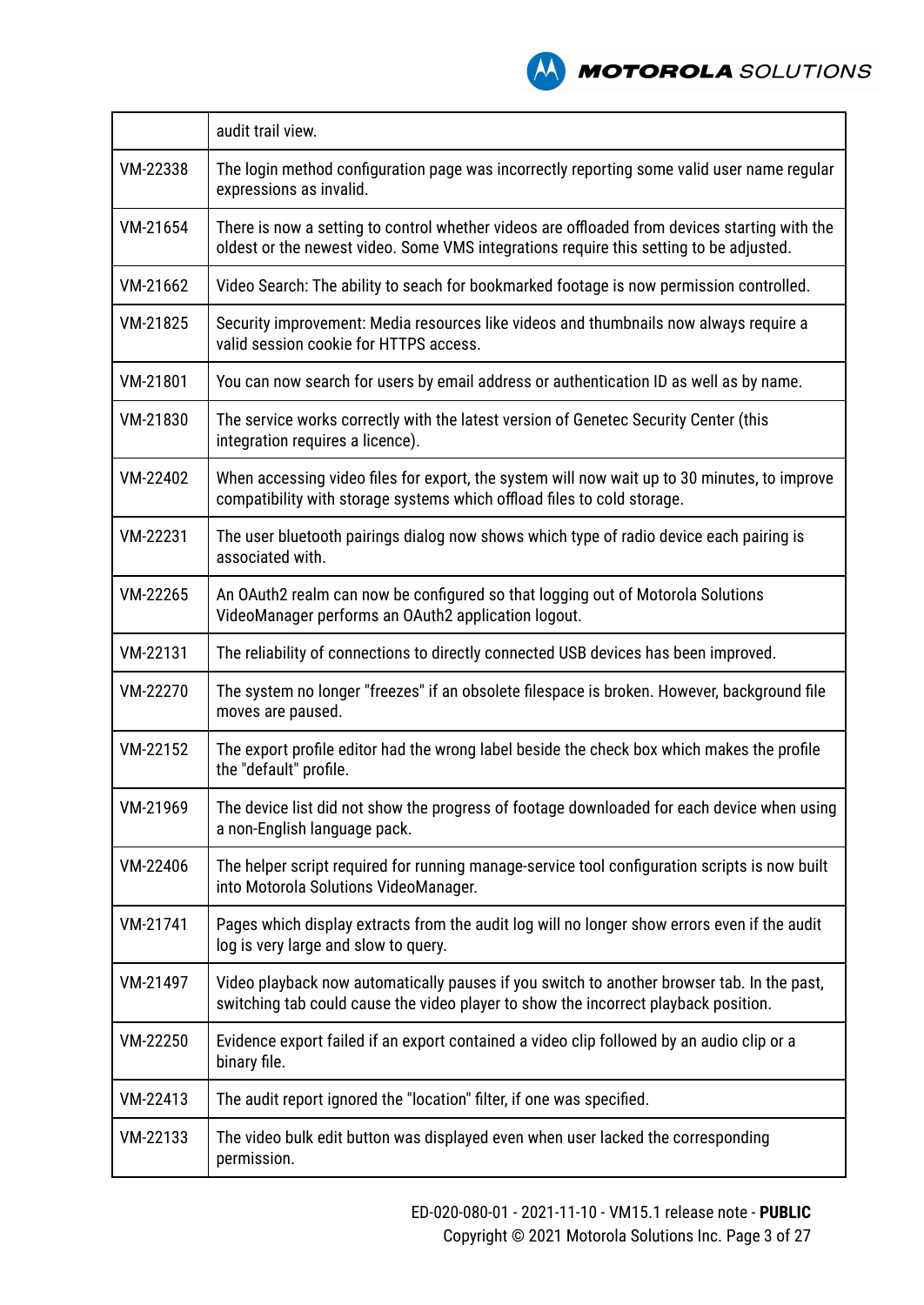

| VM-22080 | It is now possible to manually set a GPS location for an imported video.                                                                                                                                                                                                                                                           |
|----------|------------------------------------------------------------------------------------------------------------------------------------------------------------------------------------------------------------------------------------------------------------------------------------------------------------------------------------|
| VM-21899 | Incident sort by time did not take effect immediately if clips are grouped by recording.                                                                                                                                                                                                                                           |
| VM-21734 | If a device fails to complete upgrade, it now automatically transitions from the "awaiting<br>boot of new firmware" state to the "unknown" state in the device list after 20 minutes.                                                                                                                                              |
| VM-22022 | When displaying TLS certificates in the UI, the labels for the O and OU fields of the names<br>were thw wrong way round.                                                                                                                                                                                                           |
| VM-21568 | If a grid worker cannot connect to the grid master server, the Windows service no longer<br>restarts, thus ensuring that Windows doesn't give up auto restarting the service.                                                                                                                                                      |
| VM-21831 | Deleting a WiFi profile did not make the profile disappear immediately from the list.                                                                                                                                                                                                                                              |
| VM-21858 | H.265 recording on VB400 can now be enabled in the device profile. This is an experimental<br>feature which must be enabled in the experimental features page before use. Due to the<br>resource requirements of H.265 playback, it is recommended that you discuss this feature<br>with your support provider before enabling it. |
| VM-21466 | The bundled version of Postgres has been upgraded to version 13.3.                                                                                                                                                                                                                                                                 |
| VM-22055 | If you edit the grid master configuration, the system will now prompt you to restart the<br>service if required.                                                                                                                                                                                                                   |
| VM-22098 | Video Metadata Overlay configuration page sometimes falsely claimed that the overlay was<br>too long.                                                                                                                                                                                                                              |
| VM-22151 | Error handling in the video player has been improved in the case where the server encounters<br>I/O errors reading the file.                                                                                                                                                                                                       |
| VM-22048 | It was possible to create two users with the same touch assign ID under certain<br>circumstances.                                                                                                                                                                                                                                  |
| VM-22241 | Filenames output by the user import tool "export" option have been fixed to ensure they can<br>be re-imported into another system using the user-import tool without renaming.                                                                                                                                                     |
| VM-22238 | Unrelated logging data has been removed from the "users added and removed" box on the<br>user import page.                                                                                                                                                                                                                         |
| VM-22107 | Downloaded device logs now include the serial number of the device in the filename.                                                                                                                                                                                                                                                |
| VM-22122 | The download button on the video details page sometimes failed for corrupt videos.                                                                                                                                                                                                                                                 |
| VM-22392 | The browser back button did not work if you were auto logged out and then you logged back<br>in again.                                                                                                                                                                                                                             |
| VM-22160 | It was only possible to configure a single DNS server in the device static IP address<br>configuration page.                                                                                                                                                                                                                       |
| VM-22197 | Ensure that the audit log does not contain keys to 3rd party mapping providers.                                                                                                                                                                                                                                                    |
| VM-21833 | Ensure that the audit log does not contain WiFi passwords.                                                                                                                                                                                                                                                                         |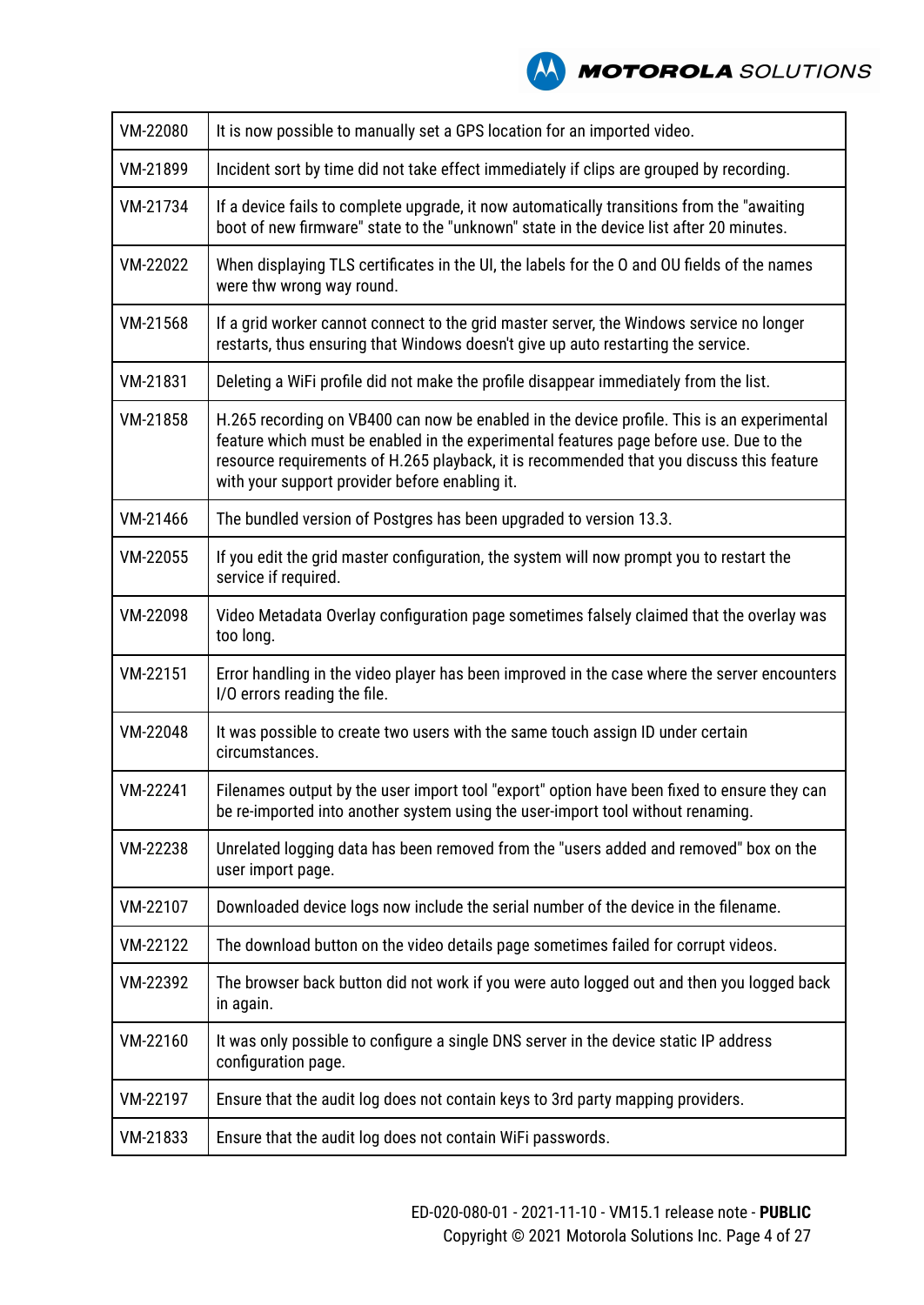**A MOTOROLA** SOLUTIONS

| VM-21834 | The name of a duplicated WiFi profile contained "(copy)" and this could not be overriden with<br>a language pack.                                           |
|----------|-------------------------------------------------------------------------------------------------------------------------------------------------------------|
| VM-21995 | In the device profile editor, you can no longer assign "toggle safety mode" and "exit safety<br>mode" actions to the button on the X-100.                   |
| VM-22165 | The system was incorrectly auditing the creation of a new export profile before the save<br>button was pressed.                                             |
| VM-21731 | The equipment report can now be run every "N" hours, not just every hour.                                                                                   |
| VM-22161 | Auditing of webserver SSL certificate updates has been improved.                                                                                            |
| VM-21740 | Auditing of scheduled report edits has been improved.                                                                                                       |
| VM-21832 | The audit message produced when you delete a WiFi profile has been made clearer.                                                                            |
| VM-21920 | Auditing of language file import and delete has been added.                                                                                                 |
| VM-22149 | Edits to the DVD export defaults were audited with the wrong audit entry type.                                                                              |
| VM-22162 | Deletion of an export profile was audited with the wrong audit entry type.                                                                                  |
| VM-22358 | Various minor improvements were made to improve the clarity of audit messages related to<br>configuration changes.                                          |
| VM-22356 | The streaming/RTSP password is now redacted in the audit log when it is changed.                                                                            |
| VM-22348 | The wrong audit event type was used when auditing a change to the number of days in the<br>"Playback Policy" screen.                                        |
| VM-21802 | We now limit the rate at which API key authentication is audited to prevent clients which use<br>sessionless auth from generating excess audit information. |
| VM-21961 | Playback has been improved for videos encoded with unusually long GOP lengths.                                                                              |
| VM-21816 | The permissions of the default System User, System Supervisor and System Manager roles<br>have been made more consistent.                                   |
| VM-21799 | Improved thumbnail and playback support for videos recorded by certain Canon digital<br>cameras.                                                            |
| VM-21996 | The file move API for initiating explicit file move operations no longer mixes up filespaces if<br>they share a common path prefix.                         |
| VM-22384 | The video player was occasionally reporting a unexpected playback error when you got to<br>the end of a video.                                              |
| VM-21805 | The effective permissions page now includes the role assignment tier of the user.                                                                           |
| VM-21962 | Security improvement: The Jetty webserver has been updated to the latest version.                                                                           |
| VM-22378 | Security improvement: HTTP basic authentication can, by default, no longer be used to<br>authenticate against the API.                                      |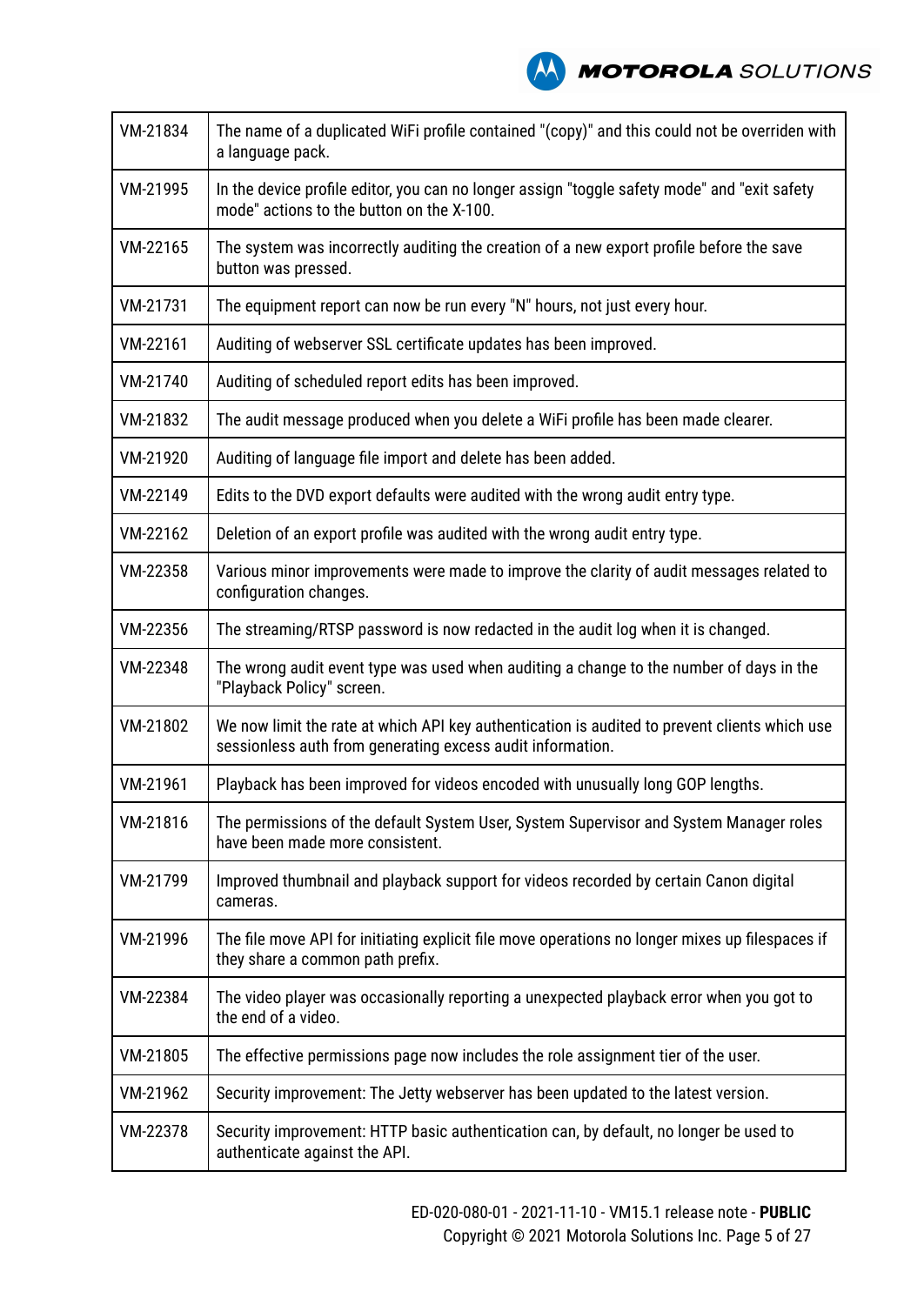

| VM-22376 | Security improvement: Help pages are now served with secure headers like<br>"Content-Security-Policy".                                                                                                                                                                                      |
|----------|---------------------------------------------------------------------------------------------------------------------------------------------------------------------------------------------------------------------------------------------------------------------------------------------|
| VM-22298 | Security improvement: Web page requests now include the "Referrer-Policy" header in the<br>response.                                                                                                                                                                                        |
| VM-22308 | Security updates: many internal libraries have been updated to the latest versions to<br>eliminate potential vulnerabilities.                                                                                                                                                               |
| VM-22340 | Security updates: ensure that the cookie created to validate completion of file downloads is<br>created with the SameSite attribute.                                                                                                                                                        |
| VM-21569 | If encounter a duplicate touch assign ID while editing a user, the error message displayed<br>now tells you the current owner of the touch assign ID.                                                                                                                                       |
| VM-21933 | Failed logins resulted in non-existent login sessions being reported in the live stats.                                                                                                                                                                                                     |
| VM-22203 | When using sessionless authentication to access the API, retrieval of videos and incidents<br>could fail with 500 errors.                                                                                                                                                                   |
| VM-22256 | Creation of a metadata file is now enabled by default on new evidence export profiles.                                                                                                                                                                                                      |
| VM-20974 | Thumbnails were poorly rendered after editing the bounds of a composite incident clip.                                                                                                                                                                                                      |
| VM-22287 | The save button did not appear immediately after importing an incident export profile.                                                                                                                                                                                                      |
| VM-22252 | Logging out via the web page is now audited.                                                                                                                                                                                                                                                |
| VM-22303 | Visiting the login page no longer causes anything to be written to your browser's local<br>storage.                                                                                                                                                                                         |
| VM-21840 | Formatting of connection errors has been fixed on the status page shown when you connect<br>a monitor to an EdgeController.                                                                                                                                                                 |
| VM-21728 | "Companion Services App" has been renamed to "VB Companion Services".                                                                                                                                                                                                                       |
| VM-21671 | The term "anonymous link" has been replaced with the term "incident link" in the user<br>interface.                                                                                                                                                                                         |
| VM-22158 | If the download of the application CSS file was truncated due to network issues, it was<br>possible to see pages in the web interface which were only intended to be seen by<br>administrators. These pages did not reveal any information nor allow bypassing of any<br>security features. |
| VM-22087 | Imported videos can now be owned by groups instead of users.                                                                                                                                                                                                                                |
| VM-21815 | All permissions which allow "privilege escalation" are now marked with a red exclamation<br>mark in the role permissions editing panel.                                                                                                                                                     |
| VM-21679 | Websocket timeout exceptions caused by disconnecting web browsers are no longer logged<br>as errors with stack traces in the system logs.                                                                                                                                                   |
| VM-22192 | Added support for retrieving the path of a video file through the API, as required by file move<br>PowerShell scripts.                                                                                                                                                                      |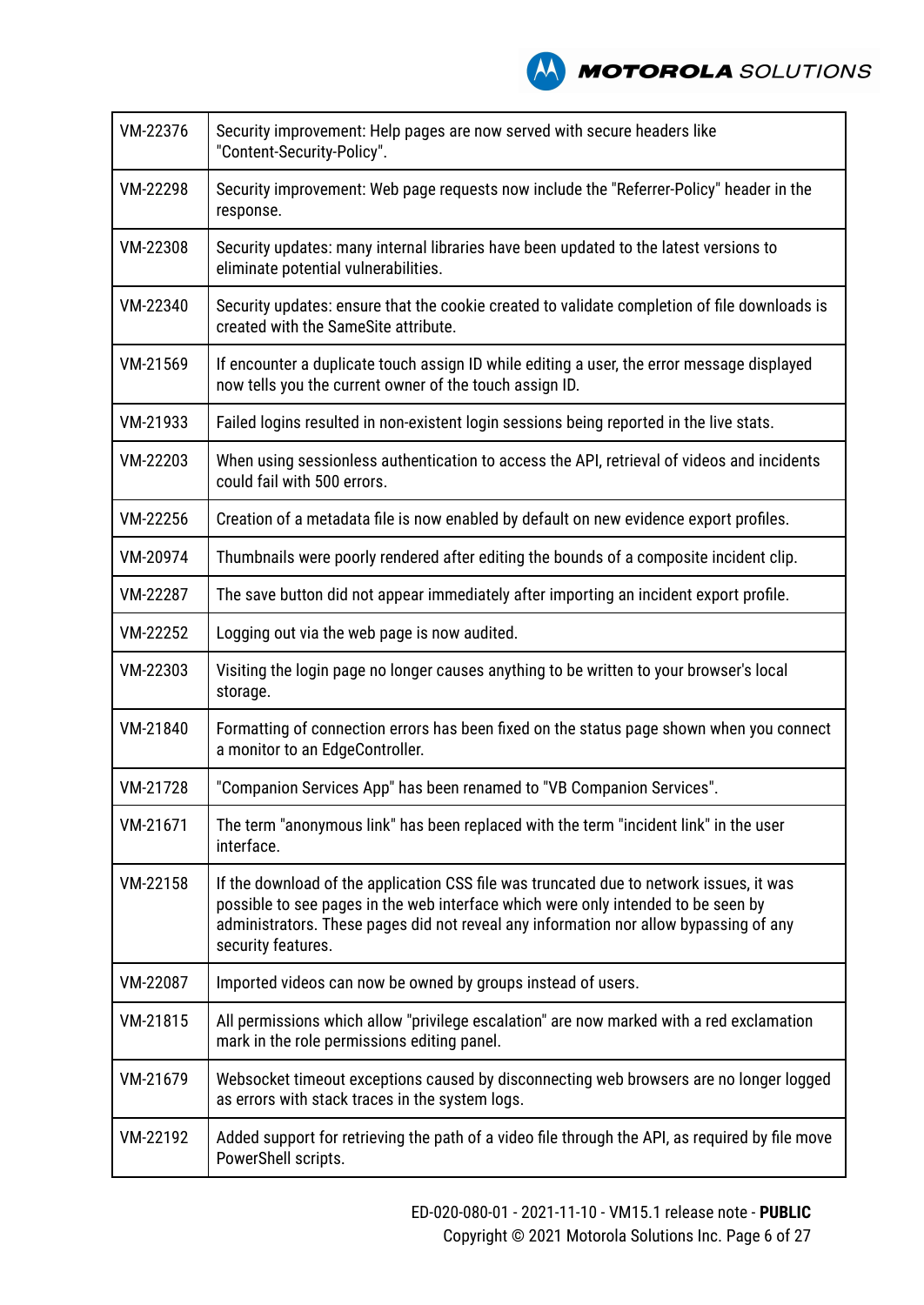

| <b>Issue Id</b>      | <b>Summary</b>                                                                                                                                                                                                                                                                                                          |
|----------------------|-------------------------------------------------------------------------------------------------------------------------------------------------------------------------------------------------------------------------------------------------------------------------------------------------------------------------|
| VM-21594             | Recording of audio can now be disabled.                                                                                                                                                                                                                                                                                 |
| VM-21138             | The Motorola radio integration has been extended to support the MOTOTRBO radio model.                                                                                                                                                                                                                                   |
| VM-21906             | H.265 recording can now be enabled for limited revisions of the hardware. It is<br>recommended that you discuss this feature with your support provider before enabling it.                                                                                                                                             |
| VM-21704             | The approximate maximum distance of devices that trigger Peer assisted recording can<br>now be configured.                                                                                                                                                                                                              |
| VM-21707             | The length of time that devices advertise their recording status for Peer assisted recording<br>can now be configured.                                                                                                                                                                                                  |
| VM-21780             | The battery status LED will now be orange at 5% of charge remaining and red at 1%. If the<br>battery critical alarm is enabled, it will trigger at 1%. Contact support if you need to modify<br>these levels or the behaviour of the alarms at each level.                                                              |
| VM-20377             | Support has been added for the latest revisions of the hardware.                                                                                                                                                                                                                                                        |
| VM-21911             | It is now possible to limit elligible devices when pairing TETRA radios. The default settings<br>filter using the name of the radio. If you have changed the name of your radios, you may<br>need to configure this feature to be able to pair with them. Contact support if you are<br>considering using this feature. |
| VM-19822             | If a device detects that it has partial USB connectivity, it will now restart in an attempt to<br>recover.                                                                                                                                                                                                              |
| VM-21958             | In some circumstances, devices could unexpectedly restart while uploading footage if the<br>file signing functionality was enabled in Motorola Solutions VideoManager.                                                                                                                                                  |
| VM-22135             | It was possible for very short files to be generated containing no video frames when GPS<br>was enabled.                                                                                                                                                                                                                |
| VM-22111             | Devices could become unable to connect to Motorola Solutions VideoManager after<br>performing a pairing with a HolsterAware peripheral.                                                                                                                                                                                 |
| VM-22003             | The pair peripheral gesture could fail to have any effect if a device was previously manually<br>shutdown and restarted.                                                                                                                                                                                                |
| VM-20010             | Devices could unexpectedly restart during long recordings or pre-recordings.                                                                                                                                                                                                                                            |
| VM-21977             | In rare circumstances devices could unexpectedly restart when GPS was enabled.                                                                                                                                                                                                                                          |
| VM-21875             | In rare circumstances devices could unexpectedly restart when entering safety mode with<br>WiFi and GPS enabled.                                                                                                                                                                                                        |
| VM-21896             | It could become impossible to exit safety mode without docking the device.                                                                                                                                                                                                                                              |
| VM-21904<br>VM-21905 | It was possible for the device user interface to become inoperable if there was an<br>unexpected failure when entering safety mode.                                                                                                                                                                                     |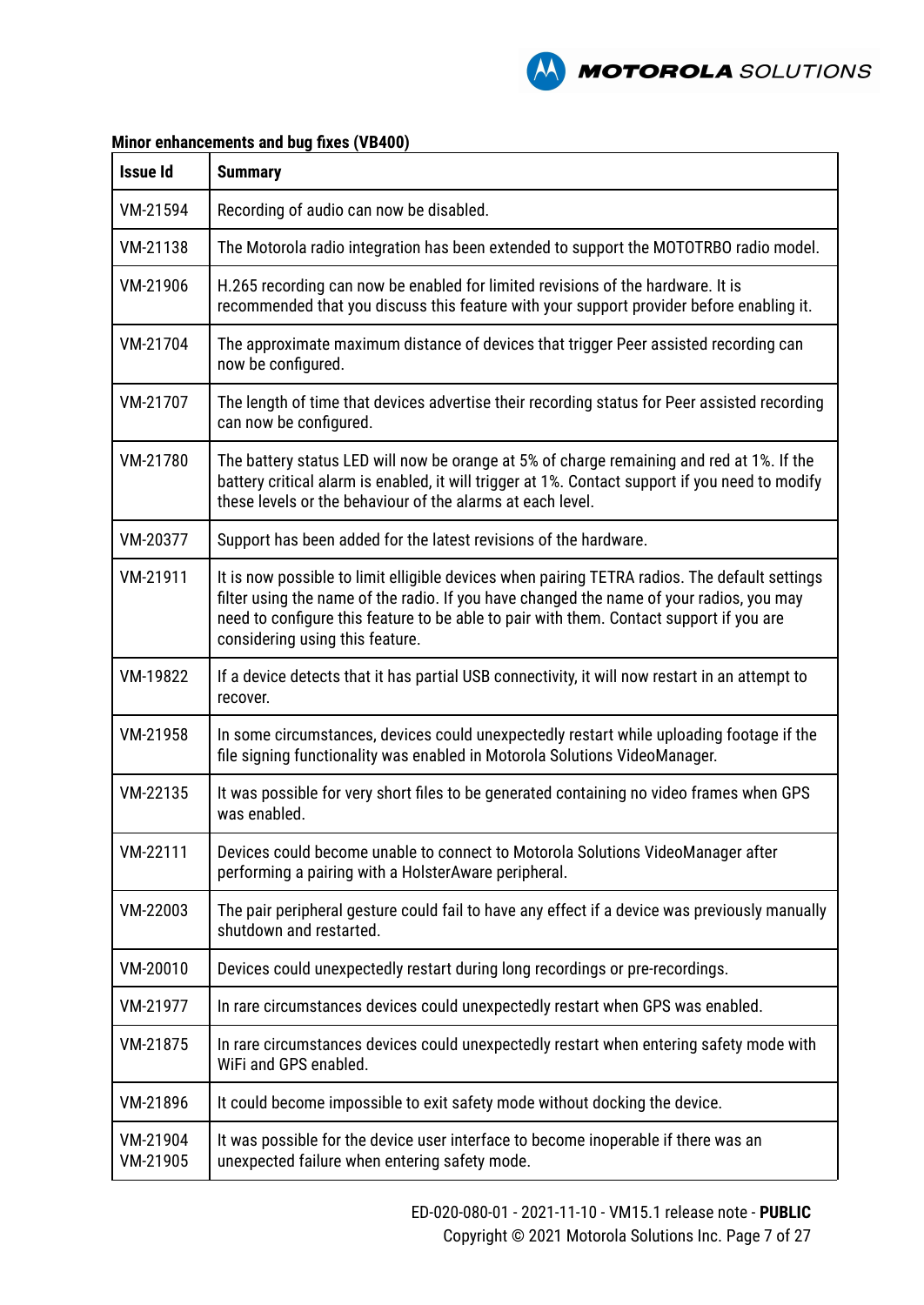**MOTOROLA** SOLUTIONS

| VM-21828                         | Devices would become inoperable if directly upgraded from firmware versions < V14.4.0 to<br>>= V15.0.0. Although this issue has been fixed in the latest firmware, Motorola Solutions<br>VideoManager currently continues to require upgrading via the intermediate V14.6.7<br>firmware version. |
|----------------------------------|--------------------------------------------------------------------------------------------------------------------------------------------------------------------------------------------------------------------------------------------------------------------------------------------------|
| VM-21849                         | With the prerecording alarm and peer assisted recording enabled, the device could<br>incorrectly continue the pre-recording alarm after a manual shutdown and restart.                                                                                                                           |
| VM-21850                         | The device could fail to indicate that it was in standby mode after being undocked.                                                                                                                                                                                                              |
| VM-21385                         | With pre-record enabled, it was possible for very short recordings to contain only audio and<br>no video frames.                                                                                                                                                                                 |
| VM-21823<br>VM-21919<br>VM-22204 | The connection to the Android companion app could fail to come up when required if the<br>device had previously restarted unexpectedly or with pre-recording, WiFi streaming &<br>Bluetooth companion app connectivity enabled.                                                                  |
| VM-21748                         | Android companion app live streaming would not work if the app was first left on the video<br>list page for more than 5 minutes.                                                                                                                                                                 |
| VM-21749                         | The device could restart if live view was requested in Motorola Solutions VideoManager<br>while Android companion app live-streaming was active.                                                                                                                                                 |
| VM-22414<br>VM-22417             | With the Android companion app functionality enabled and the device powered off, the<br>device could fail on a start-up triggered by initiating recording.                                                                                                                                       |
| VM-21771                         | The connection to TETRA radios would sometimes be made in an incorrect mode,<br>preventing the triggering of recording on a radio emergency.                                                                                                                                                     |
| VM-21772                         | The time between connecting to a TETRA radio and initiating recording due to an<br>emergency has been reduced.                                                                                                                                                                                   |
| VM-19580                         | Devices could occasionally restart unexpectedly when recording was initiated when the<br>device was turned off, and WiFi was enabled.                                                                                                                                                            |
| VM-21788                         | Devices would occasionally restart unexpectedly when a WiFi connection was lost while<br>recording.                                                                                                                                                                                              |
| VM-21822                         | Hush mode would not activate correctly on a X-100/X-200 external camera.                                                                                                                                                                                                                         |
| VM-22386<br>VM-22390<br>VM-22418 | The X-100/X-200 external camera could fail to connect when attached, requiring a<br>force-reset of the device to recover.                                                                                                                                                                        |
| VM-22429                         | If the device powered off due to low battery with the X-100 attached, it was sometimes<br>possible to power the device on again without docking first.                                                                                                                                           |
| VM-21794                         | Security update: use latest version of OpenSSL.                                                                                                                                                                                                                                                  |

# **Minor enhancements and bug fixes (VT50 / VT100)**

| Issue Id | <b>Summary</b>                                 |
|----------|------------------------------------------------|
| VM-22498 | The device would restart periodically if audio |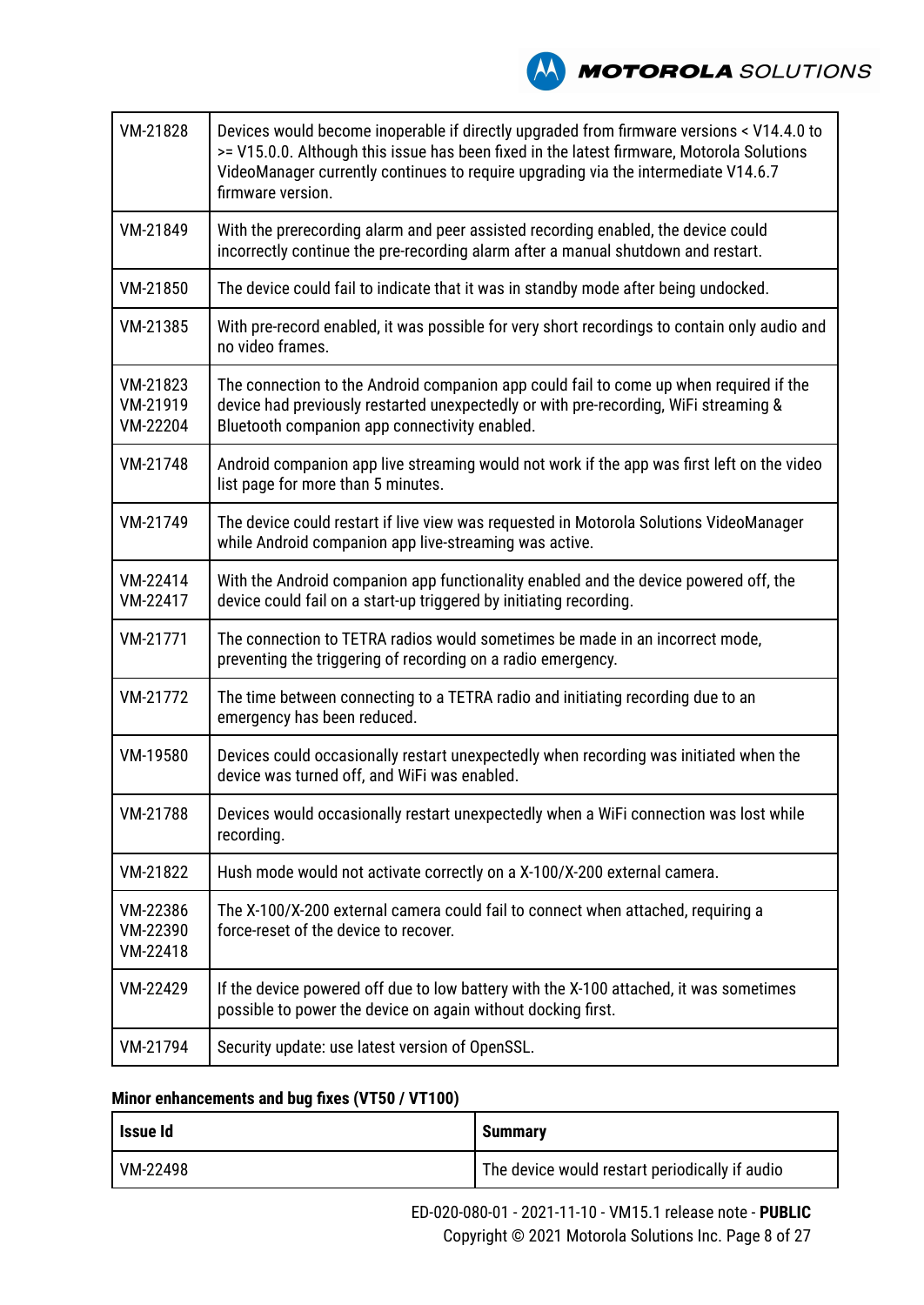**MOTOROLA** SOLUTIONS

|          | recording was disabled in the device profile.                                                           |
|----------|---------------------------------------------------------------------------------------------------------|
| VM-22167 | On some hardware revisions, double-clicking on a<br>button could cause spurious flashes of the red LED. |

# Software updated in 15.0.7

● VT50/VT100 firmware

# Changes since 15.0.6

# **Minor enhancements and bug fixes (VT50 / VT100)**

| Issue Id | <b>Summary</b>                                                                                        |
|----------|-------------------------------------------------------------------------------------------------------|
| VM-21596 | Recording of audio can now be disabled (requires<br>V15.0.8 Motorola Solutions VideoManager).         |
| VM-22037 | Support has been added for the latest revision of<br>the hardware.                                    |
| VM-21252 | Devices would sometimes fail to reconnect to<br>Motorola Solutions VideoManager on being<br>upgraded. |

# Software updated in 15.0.6

● VB400 firmware

# Changes since 15.0.5

# **Minor enhancements and bug fixes (VB400)**

| Issue Id | <b>Summary</b>                                                     |
|----------|--------------------------------------------------------------------|
| VM-22037 | Support has been added for the latest revision of<br>the hardware. |

# Software updated in 15.0.5

- Motorola Solutions VideoManager for Windows
- Motorola Solutions VideoManager for CentOS Linux
- EdgeController firmware

# Changes since 15.0.4

# **New role permissions**

There are no new permissions in this release.

| Issue Id<br>. | Summarv<br>ווור |
|---------------|-----------------|
|---------------|-----------------|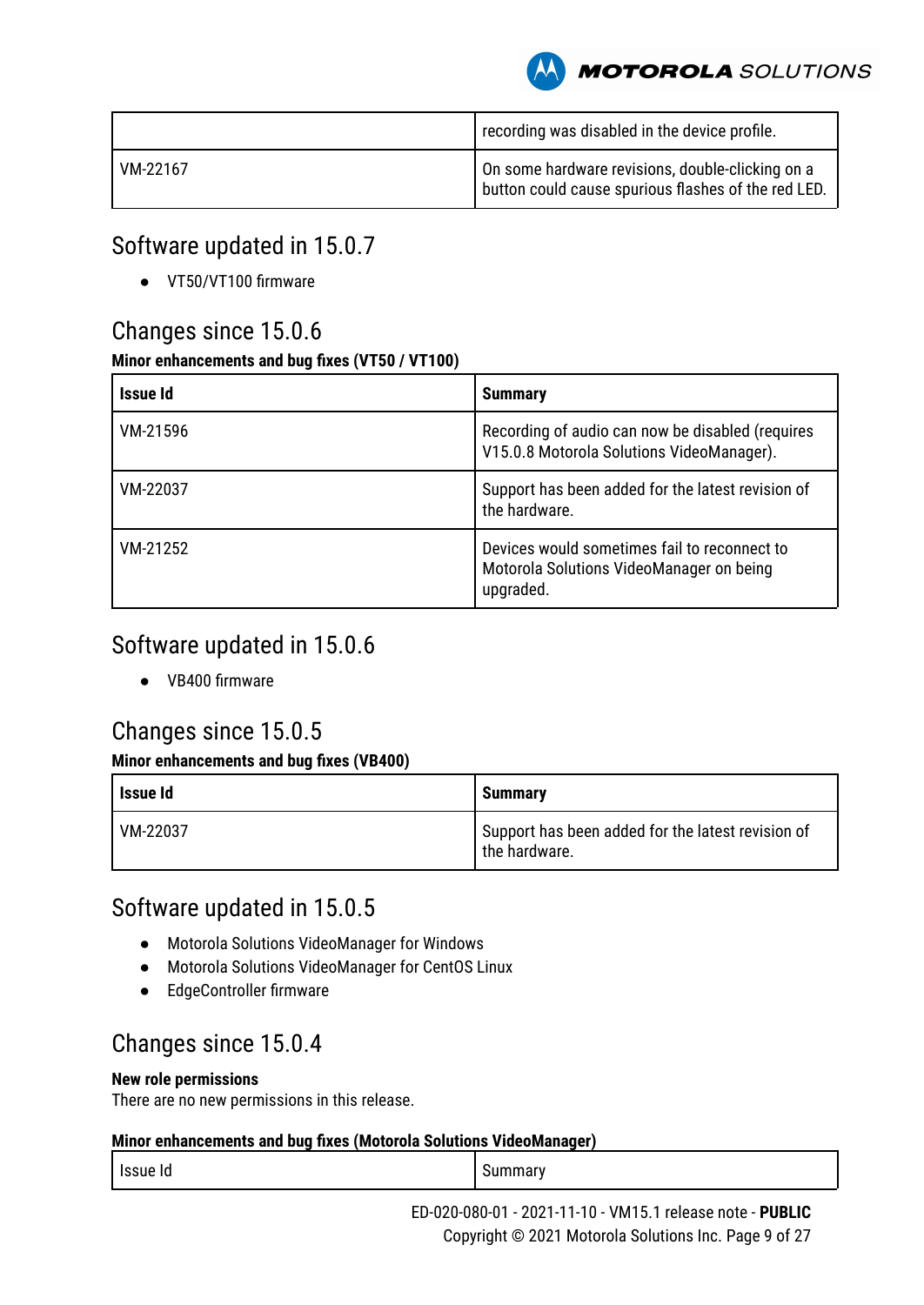

| VM-21852 | For some customers, media playback and<br>thumbnails would stop working after a while,<br>requiring a server restart.                                                         |
|----------|-------------------------------------------------------------------------------------------------------------------------------------------------------------------------------|
| VM-21842 | DockController assignment groups could not be<br>configured in a central manager system which has<br>sites with DockControllers.                                              |
| VM-21848 | The system now prevent the upgrade of a VB400<br>running old firmware (older than 14.4.0) from<br>upgrading to any firmware version other than<br>V14.6.7 (see known issues). |
| VM-21856 | VB400 firmware for V14.6.7 is now bundled in order<br>to help with upgrade of VB400s running old<br>firmware (see known issues).                                              |
| VM-21829 | An error would be shown if you tried to create a<br>new WiFi profile and set it to the default at the<br>same time.                                                           |

# Software updated in 15.0.4

- Motorola Solutions VideoManager for Windows
- Motorola Solutions VideoManager for CentOS Linux
- VB400 firmware
- EdgeController firmware
- DockController firmware

# Changes since 15.0.3

# **New feature: Scheduled report retention limits**

The system now limits how many old reports are kept for each scheduled report. Once the limit is reached, an old report will be deleted shortly after a new report is created. On upgrade, existing scheduled reports are configured to keep at most 50 old reports.

### **New feature: Role assignment tiers**

In order to provide more control over which roles an administrator can assign to users, each role now has a configurable "role assignment tier". An administrator cannot assign a role to a user if the tier of the role is higher than the tier of the administrator's role. This can be used to restrict which roles an administrator can assign. If all roles are left at the highest tier (the default), then the behaviour of the system is unchanged by the addition of this feature.

### **New role permissions**

There are no new permissions in this release.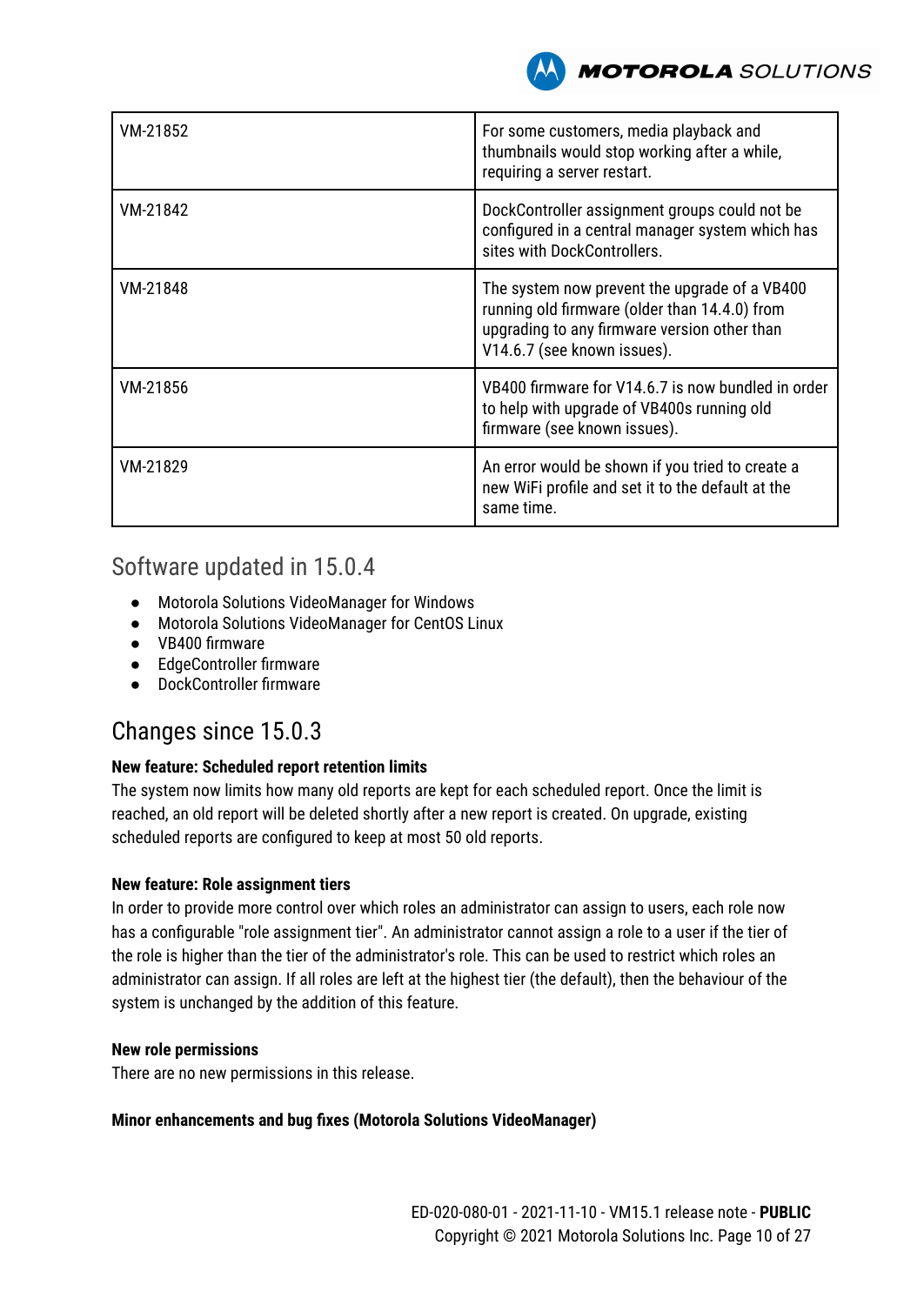

| <b>Issue Id</b> | <b>Summary</b>                                                                                                                                                                    |  |
|-----------------|-----------------------------------------------------------------------------------------------------------------------------------------------------------------------------------|--|
| VM-21724        | Motorola Solutions VideoManager did not previously work on Linux if IPv6 is disabled.                                                                                             |  |
| VM-21698        | In the VB400 device profile, you can now configure the system to disable hush mode while<br>recording.                                                                            |  |
| VM-21525        | Asset import now supports importing of ASF files containing WMV3 video.                                                                                                           |  |
| VM-21411        | The equipment report can now be scheduled to run more frequently than once per hour.                                                                                              |  |
| VM-21747        | The manage-service tool can now be used to run configuration scripts.                                                                                                             |  |
| VM-21495        | Added support for Firefox 68 ESR and 78 ESR browsers.                                                                                                                             |  |
| VM-21489        | In the VB400 device profile, it is now possible to configure audio recording with lossless<br>PCM instead of AAC.                                                                 |  |
| VM-21628        | The "restricted" checkbox and panel for a video is now hidden if the user does not have<br>permission to edit restriction and does not have permission to view restricted videos. |  |
| VM-21687        | The Web API now supports manual requests to relocate individual video files to specific<br>filespaces.                                                                            |  |
| VM-21793        | The import system config function would save some imported settings before the user<br>pressed confirm.                                                                           |  |
| VM-21499        | The buttons on the video player in the incident editor overlapped at some screen widths.                                                                                          |  |
| VM-21508        | Validation in the VB400 device profile has been improved to require the correct gestures<br>when using HolsterAware devices.                                                      |  |
| VM-21716        | Replication of certificates from central manager to site did not always happen immediately<br>after importing a certificate.                                                      |  |
| VM-21713        | Replication of certificates from central manager to site failed if you reimported a previously<br>deleted certificate.                                                            |  |
| VM-21530        | Timestamps on imported files are now preserved even if the file requires conversion during<br>import.                                                                             |  |
| VM-21481        | The text on the login page button for logging in by OAuth2 was not configurable using a<br>language pack.                                                                         |  |
| VM-21327        | Automatic imports were not immediately started when an automatic import profile was<br>created nor stopped when an automatic profile was deleted.                                 |  |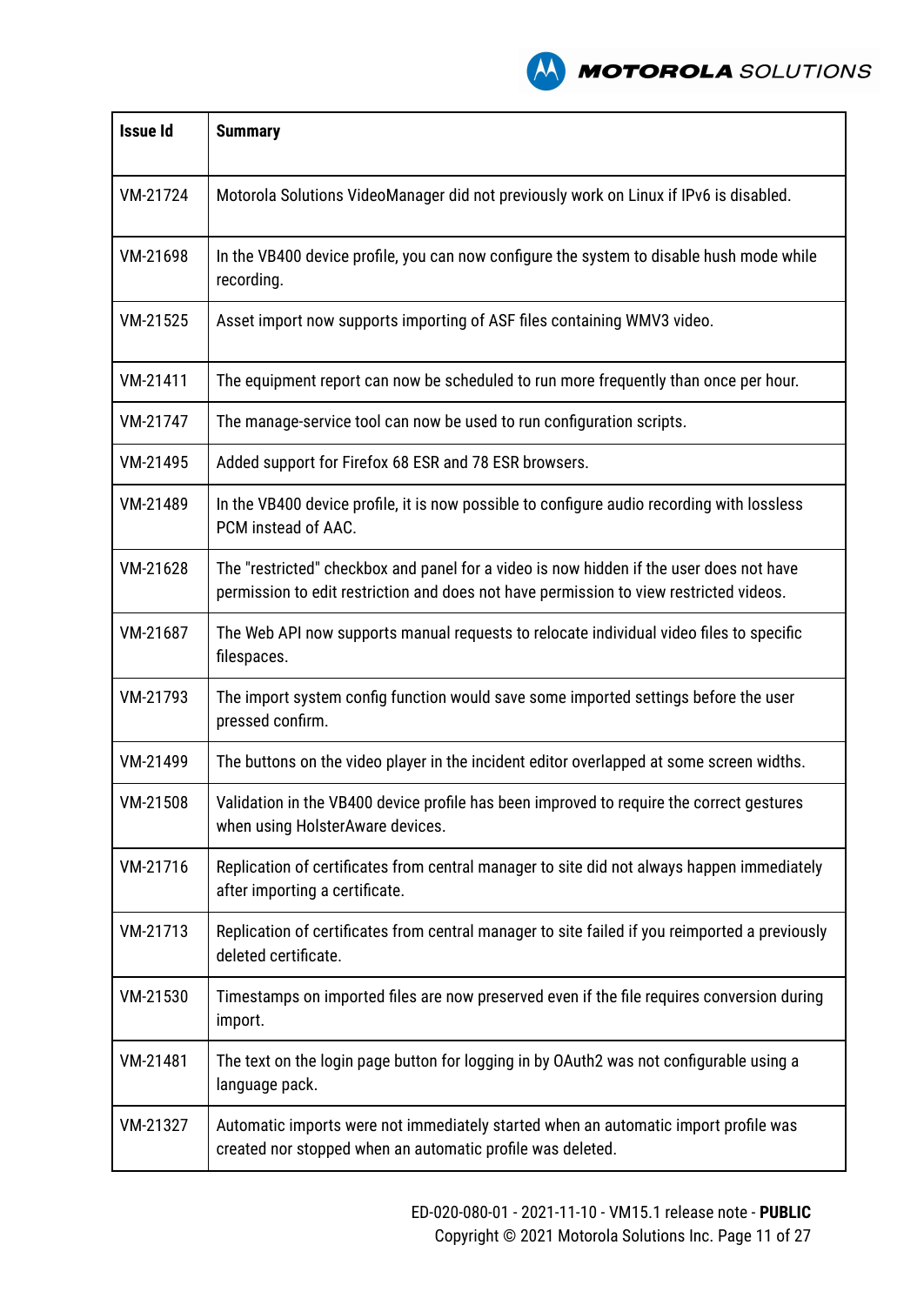

| VM-21779 | Audit log deletion policy was not included in system config import/export feature.                                               |  |
|----------|----------------------------------------------------------------------------------------------------------------------------------|--|
| VM-21778 | Configuration import now rejects files exported from systems running a different version.                                        |  |
| VM-21375 | 1/4 speed playback now works when playing composite clips.                                                                       |  |
| VM-21592 | Export profile "encrypt downloads" toggle is no longer available if the export location is<br>configured to an output directory. |  |
| VM-21701 | The UI for configuring DockController security has been made clearer: it now explicitly refers<br>to "802.1x".                   |  |
| VM-21797 | Auditing has been improved when using the import/export system config function.                                                  |  |
| VM-21589 | The management report now includes imported files in its counts of "media items".                                                |  |
| VM-21473 | It was possible to initiate an upgrade of a device that was not docked using "bulk upgrade".                                     |  |
| VM-21388 | It was not possible to delete an import profile if there was a failed import job associated<br>with the profile.                 |  |
| VM-21537 | The API for retrieving audit log entries now allows filtering to an exact date and time, not just<br>by date.                    |  |
| VM-21523 | File transfers to Azure uploads are now retried before reporting a failure if there is an error<br>during a transfer.            |  |
| VM-21640 | In the devices page filter on a central manager, the "Reset filter" button now checks the<br>"include remote devices" option.    |  |
| VM-21527 | A manually initiated server restart is now audited against the user who initiated it.                                            |  |
| VM-21528 | Editing of the advanced settings file through the Web UI is now audited.                                                         |  |
| VM-21454 | The service logs no longer fill up with unwanted entries if you upgrade a VB400 in service<br>required mode.                     |  |
| VM-20565 | Fixed some issues with the dynamic update of the lists of videos on the dashboard.                                               |  |
| VM-21603 | Editing email properties did not always take effect until the server was restarted.                                              |  |
| VM-21619 | It is now possible to complete installation using an unsupported web browser.                                                    |  |
| VM-21491 | Security update: use latest version of ffmpeg.                                                                                   |  |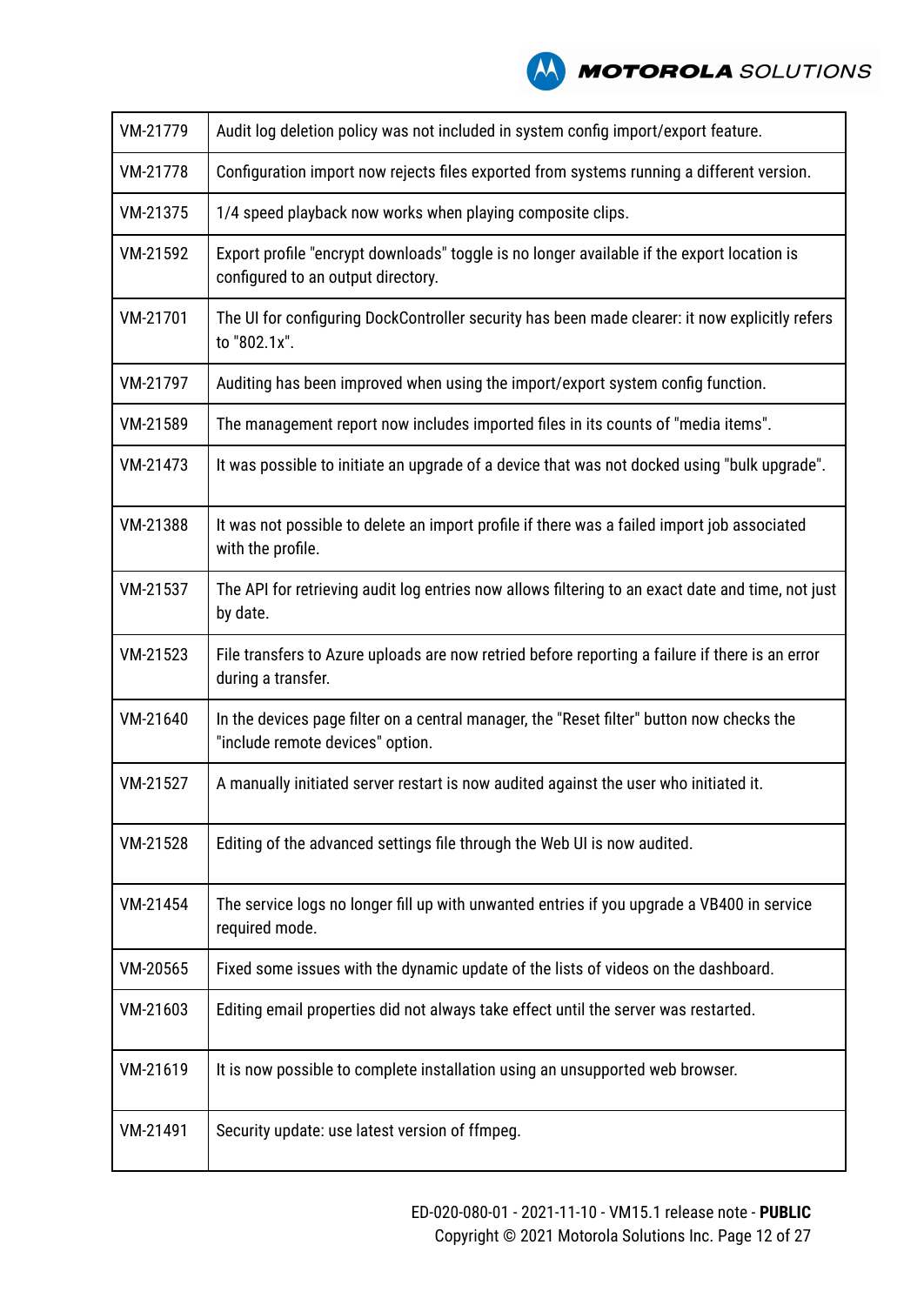| VM-21395 | Updated many internal libraries to the latest version, including some security updates.              |  |
|----------|------------------------------------------------------------------------------------------------------|--|
| VM-21487 | Updated bundled Java JRE to version 11.0.11+9                                                        |  |
| VM-21337 | Updated to the latest JQuery library, which includes some security fixes.                            |  |
| VM-21372 | The Content-Security-Policy header now includes a form-action directive (a minor security<br>issue). |  |
| VM-21564 | The management report can now be internationalised using a language pack.                            |  |
| VM-21696 | Support was added for future device serial number ranges.                                            |  |

| <b>Issue Id</b>                                                                  | <b>Summary</b>                                                                                                                                                                                                                                                                          |  |
|----------------------------------------------------------------------------------|-----------------------------------------------------------------------------------------------------------------------------------------------------------------------------------------------------------------------------------------------------------------------------------------|--|
| VM-21695                                                                         | Support has been added for the new profile option allowing hush mode to be disabled while<br>recording.                                                                                                                                                                                 |  |
| VM-21538                                                                         | Support has been added for the new profile option allowing audio recording with lossless<br>PCM instead of AAC.                                                                                                                                                                         |  |
| VM-21518                                                                         | Support has been added for showing the status of connected Holster Aware peripherals in<br>the Android companion app.                                                                                                                                                                   |  |
| VM-21322                                                                         | In some circumstances, the battery level shown in the Android companion app could be<br>misleadingly out of date.                                                                                                                                                                       |  |
| VM-21464                                                                         | When configured in shutdown when idle mode the device could fail to start up in response to<br>use of the Android app.                                                                                                                                                                  |  |
| VM-21389                                                                         | The TETRA radio connection could occasionally be interrupted if the radio is configured in<br>Trunk Mode (TMO).                                                                                                                                                                         |  |
| VM-21647                                                                         | The device could fail during a long-running recording, especially when recording in the dark.                                                                                                                                                                                           |  |
| VM-21609                                                                         | The device could fail to start up after powering off due to low battery.                                                                                                                                                                                                                |  |
| VM-20725<br>VM-21675<br>VM-21608<br>VM-21597<br>VM-21546<br>VM-21529<br>VM-21492 | There were several issues affecting Bluetooth connectivity when combinations of the<br>Android companion app, HolsterAware peripherals and the TETRA radio integration are used<br>at the same time, and more rarely when the Android companion app is used alone in<br>Bluetooth mode. |  |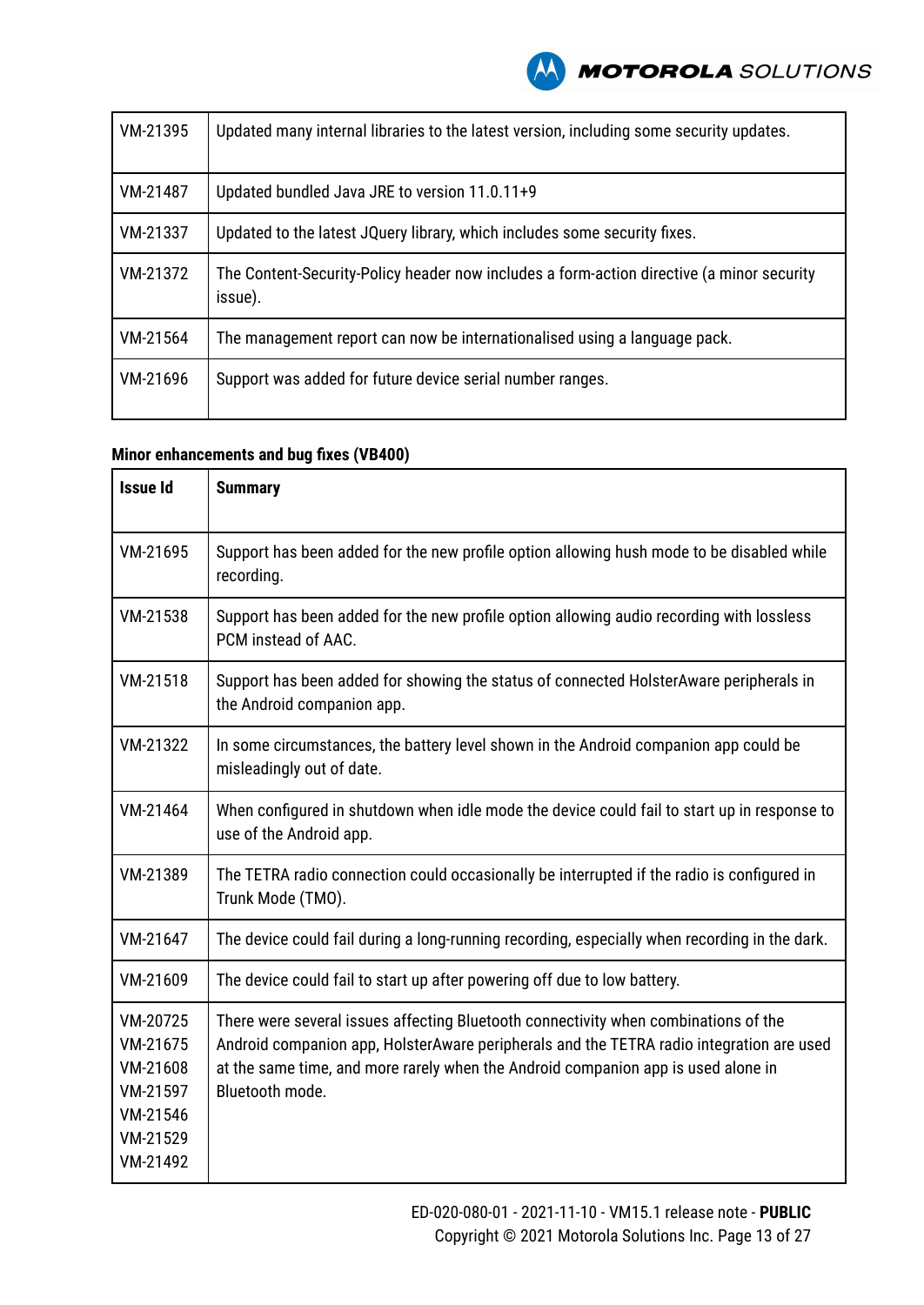

| VM-21453 |
|----------|
| VM-21438 |
| VM-21427 |
| VM-21418 |

#### **Minor enhancements and bug fixes (DockController)**

| Issue Id             | <b>Summary</b>                                     |
|----------------------|----------------------------------------------------|
| VM-21769<br>VM-21782 | Support has been added for new types of RFID card. |

### **Minor enhancements and bug fixes (EdgeController)**

| Issue Id | <b>Summary</b>                                      |
|----------|-----------------------------------------------------|
| VM-21646 | Security update: use the latest version of openssl. |

# Software updated in 15.0.3

- Motorola Solutions VideoManager for Windows
- Motorola Solutions VideoManager for CentOS Linux
- VB400 firmware
- EdgeController firmware

# Changes since 15.0.2

# **New feature: Video file signatures**

When this feature is enabled, videos recorded on VB400 devices will be accompanied by a cryptographic signature generated by the VB400 which verifies the origin of the video. The signatures on videos include the X.509 certificate chain for the device which recorded them. The system will automatically issue X.509 certificates to VB400 devices which are used to prove the origin of the signature.

All certificates are signed by a "root certificate" which is managed by Motorola Solutions VideoManager. This "root certificate" can be imported into the system or manually created. The "trust root" certificates for the system can be exported and imported, allowing the system to verify signatures from devices with certificates issued by another system, if this is desired.

The system verifies that the signatures and the certificates that they contain are trusted when files are downloaded, and audits the result of these checks (and displays this information in the video details page). A ZIP file can be downloaded for a video, containing the signature, the certificates for the signature and a short report containing verification information for the video.

### **New feature: Video fields permission control**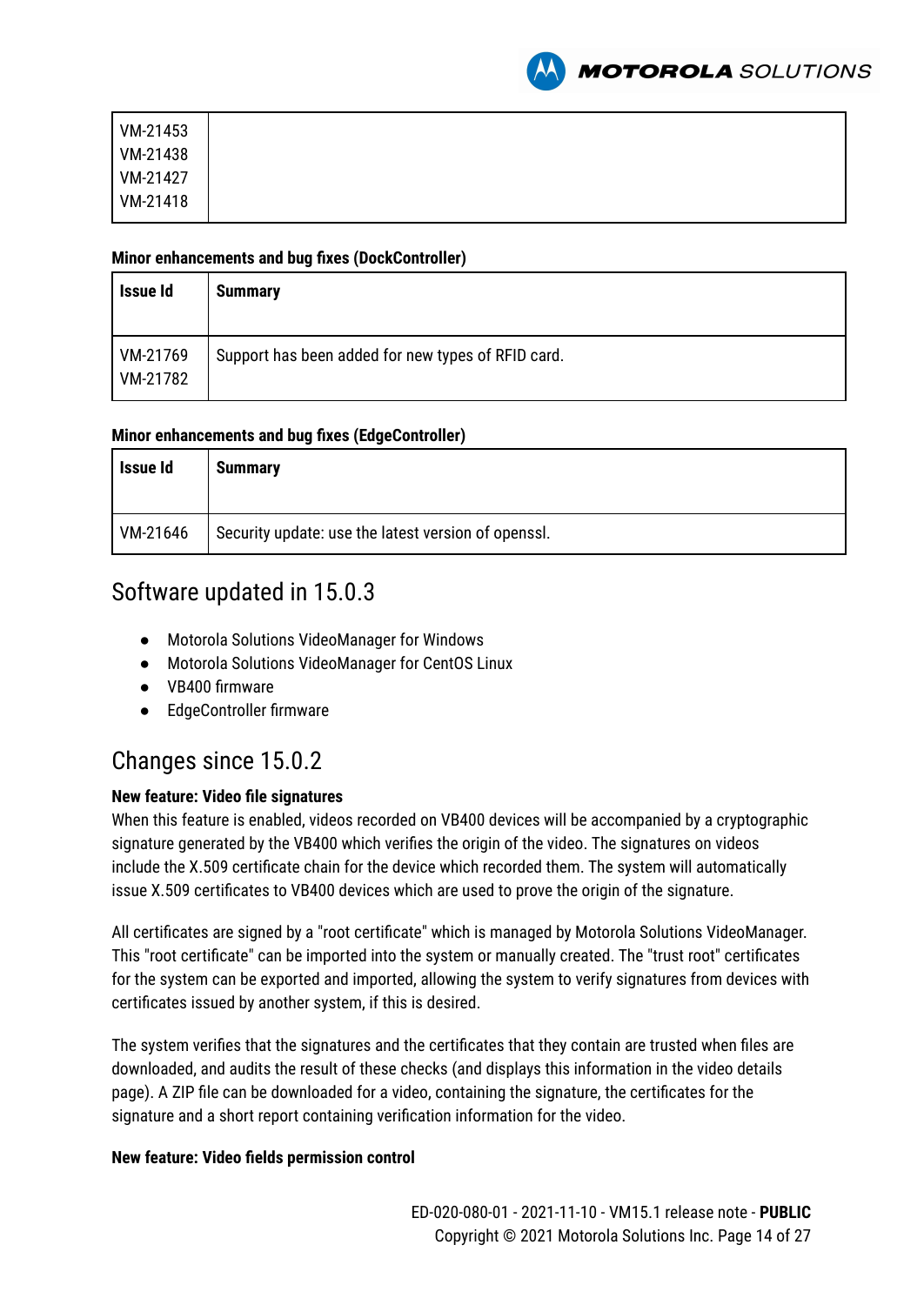

You can now control which fields of a video/media item are visible in the video details page (and the large view) using permissions. All the fields of the video details now have corresponding entries in the "user-defined media fields" page and by editing the permission groups for the built-in fields, you can control which users can see these fields.

#### **New role permissions**

| <b>Permission</b>                              | <b>Section</b>                   | <b>Notes</b>    | On upgrade, granted<br>to                         |
|------------------------------------------------|----------------------------------|-----------------|---------------------------------------------------|
| View videos in<br>large/gallery/list view mode | Video permissions/Video          | (3 permissions) | Roles with permission<br>to list or search videos |
| View/Edit Device Certificate<br>Authorities    | Advanced<br>Permissions/Settings | (2 permissions) | System administrator                              |

#### **Minor enhancements and bug fixes (Motorola Solutions VideoManager)**

| <b>Issue Id</b> | <b>Summary</b>                                                                                                            |  |
|-----------------|---------------------------------------------------------------------------------------------------------------------------|--|
| VM-21588        | Very occasionally the server could become unresponsive while live streaming from devices.                                 |  |
| VM-21602        | Default email templates for streaming notifications did not include a link to the live stream.                            |  |
| VM-21632        | Notification emails were not sent at all on some systems.                                                                 |  |
| VM-21570        | The user import setting page freezes the browser after importing a very large number of<br>users.                         |  |
| VM-21248        | The ability to use the three different video list view options (large, gallery and list) is now<br>permission controlled. |  |
| VM-21579        | Notification emails for a "first time login" contained the wrong username.                                                |  |
| VM-21550        | User import tool would only import the first 20 members of each group when importing from<br>Azure AD. [also in 14.6.10]  |  |
| VM-21469        | Device profiles now allow configuration of HolsterAware pool issue mode. [also in 14.6.9]                                 |  |
| VM-21470        | Device profiles now allow configuration of a "suppress recording after undocking" time. [also<br>in $14.6.9$ ]            |  |

| Issue Id | <b>Summary</b>                                                                            |
|----------|-------------------------------------------------------------------------------------------|
| VM-21601 | It was possible for the device to fail to complete a firmware upgrade if the battery life |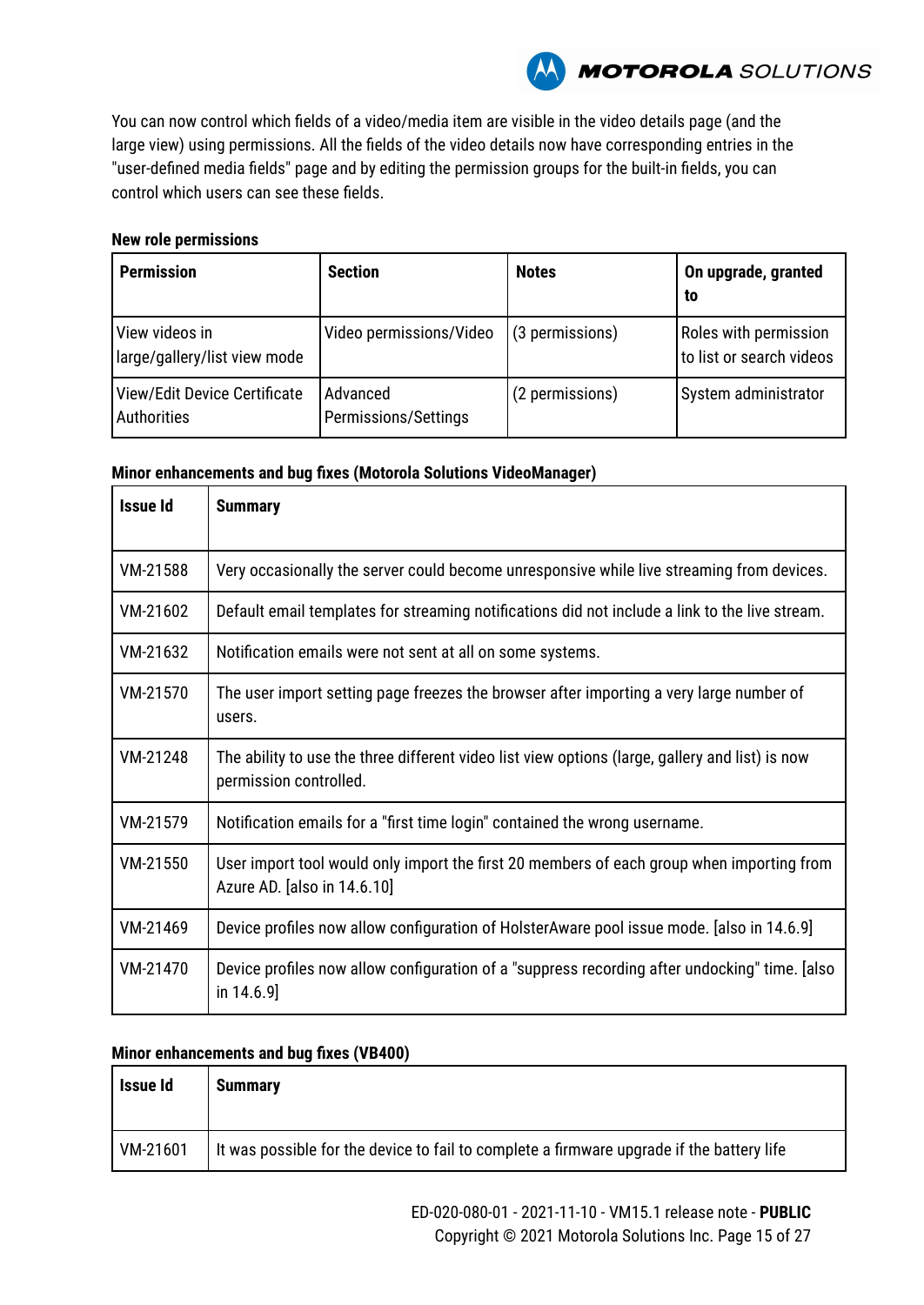

|  | extender option is enabled. |
|--|-----------------------------|
|--|-----------------------------|

# Software updated in 15.0.2

● VB400 firmware

# Changes since 15.0.1

# **Minor enhancements and bug fixes (VB400)**

| Issue Id | <b>Summary</b>                                                  |
|----------|-----------------------------------------------------------------|
| VM-21325 | Support has been added for the latest revision of the hardware. |

# Software updated in 15.0.1

- Motorola Solutions VideoManager for Windows
- Motorola Solutions VideoManager for CentOS Linux
- VB400 firmware
- EdgeController firmware
- DockController firmware
- User Import Tool

# Changes since 14.6.7

# **New feature: Group by recording**

An alternate way of displaying incident clips is now available where all the clips relating to a single recording are grouped together. This way of displaying incidents may be especially suitable for customers who chose to maintain multiple copies of the same recording within a single incident with different time ranges or redactions. The UI makes it easy to create a new copy of the clip with different redaction or time range. The entire system must be configured to display incidents in the new or the old way.

# **New feature: Improved notification system**

The notifications panel on the dashboard now shows notifications for the following events:

- A new video has been downloaded for the logged in user
- A video or incident has been shared with the logged in user
- The logged in user has been made the owner of a video or incident
- An export created by the user completes
- An import created by the user completes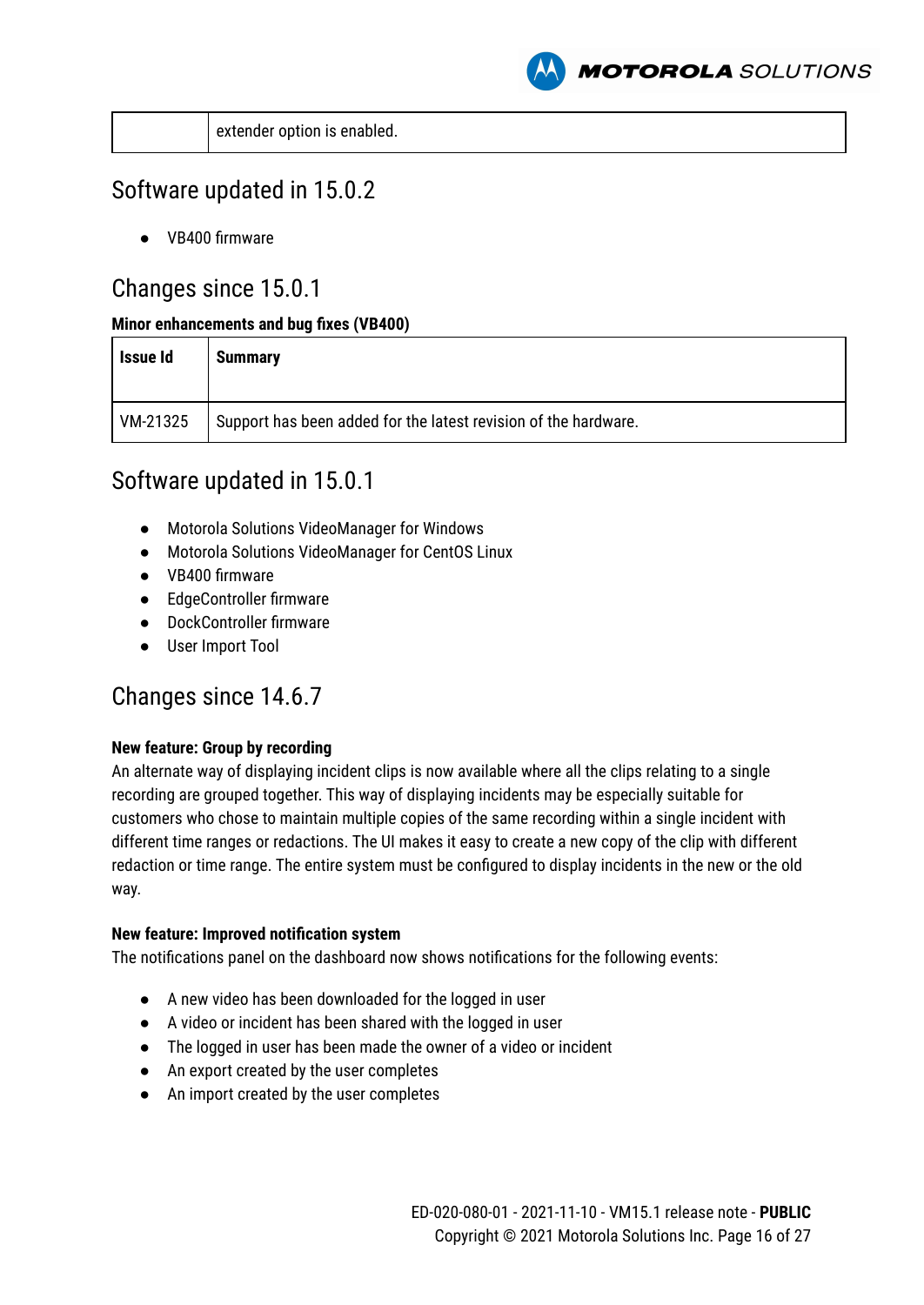These users can view the list of affected videos/incidents/exports/imports with a single clip. The notification count can be reset by clicking on a button next to the notification. A count of outstanding notifications is shown in the navigation bar at the top of the screen, so it's always visible.

**MOTOROLA** SOLUTIONS

This feature makes it possible to implement workflows which require users to respond to the sharing or changes of ownership of videos or incidents.

### **New feature: Simple user import/export**

The list of users can now be exported to a CSV file, edited and reimported. This provides a simple way to manage the list of users for customers who don't want to go through the complexity of setting up an automated user import.

# **New feature: Import grid workers**

Customers using a grid of servers can now set up one or more servers to process imports. To make this work, the temporary folder where files to be imported are stored must be set to a network file share, accessible by both the main server and the import worker servers.

### **New feature: Login verification by email**

Email can now be used as a form of two-factor authentication for additional security. The system can be configured so that when a user logs in, an email is sent to them, and they must click on a link in the email to complete the login process. This can be configured to be a mandatory requirement for all users, or this can apply only to users with a certain role. If email becomes unexpectedly unavailable, administrators can use the command line tools to get the URL link that they need to complete login or can disable the feature via the command line.

### **New feature: Hardware export acceleration**

Customers using a grid configuration can now speed up their exports by using an export worker machine which has a suitable NVidia graphics card. With a suitably equipped server, the time taken to create an export can be halved. This option must be explicitly enabled on an export worker.

### **New feature: Incident clip captions**

It is now possible to import a WebVTT subtitle file into an incident clip (in the redaction editor dialog) which will create captions on the video which are burned into the video when you export. These captions can also be exported so that they can be edited with a WebVTT editing tool and reimported.

### **New feature: Web configuration of redundant servers**

It has been possible to configure a backup server for Motorola Solutions VideoManager for some time. In this release, it is now possible to configure and manage this without having to manually edit settings files. The Web UI can be used to convert a grid worker into a standby master machine and to set the config folder sharing which is necessary to make standby servers work properly. The UI also shows whether the backup server. Workers can now be configured to connect to a specific master machine or to connect to whichever master machine is actually active and the UI shows which workers are on or offline even if they are not currently active. Workers no longer need to be manually reconfigured if you add an additional standby server.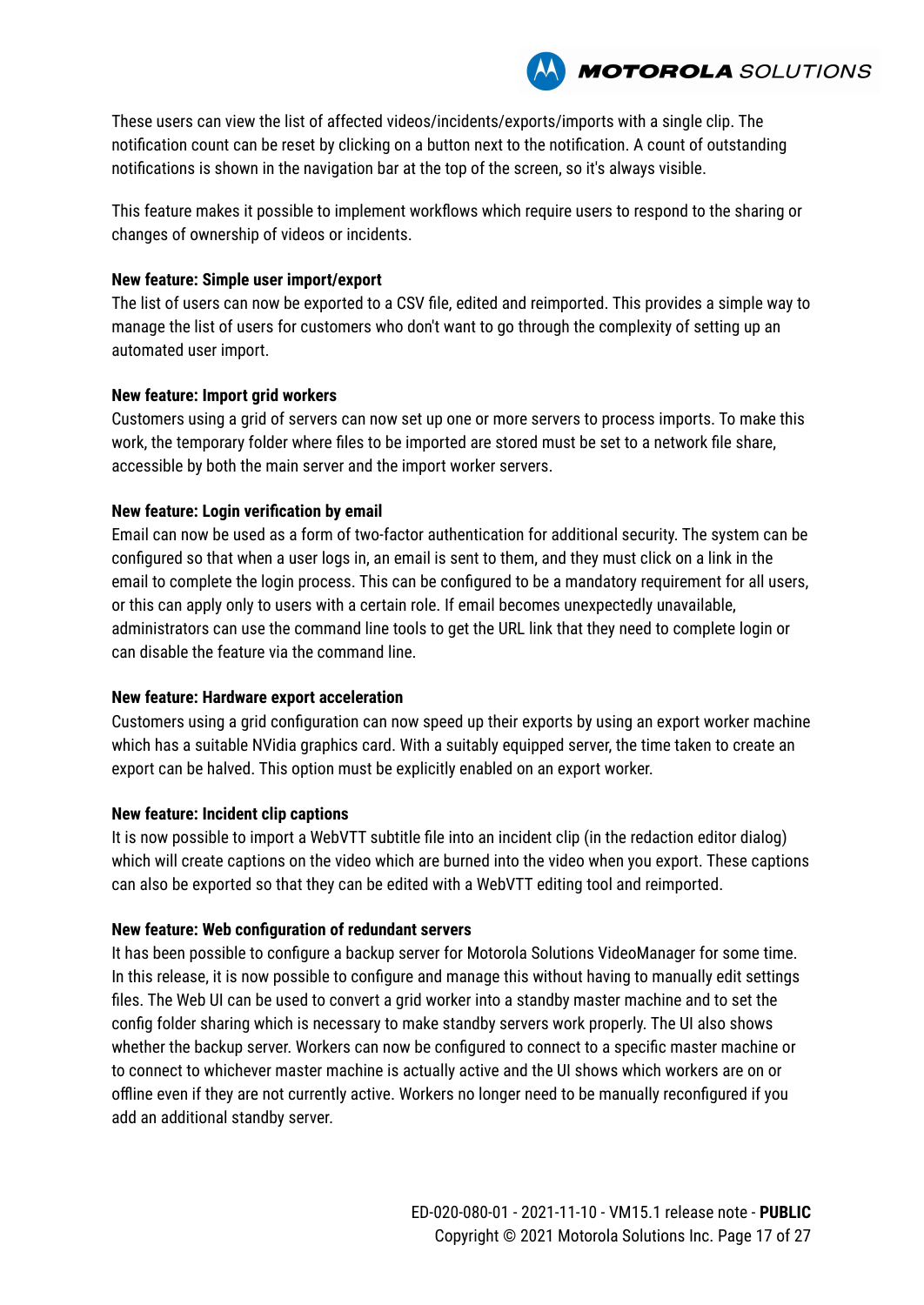

#### **New feature: Configurable export title page**

It is now possible to customize the contents of the export title page for each export profile using a template which can be used to hide fields or include field information from the incident.

#### **New feature: Configurable incident clip field visibility**

You can now assign incident clip fields (operator, device, duration, notes) to field permission groups and thus restrict which users can see these fields. These fields are visible to all users with permissions to view an incident by default on upgrade. You can now also control which field groups are visible when viewing anonymous incident links... by default all the fields are hidden when viewing an anonymous link.

#### **New feature: Safety mode (VM-20695)**

The new "safety mode" feature allows a VB400 to be powered down such that it cannot be powered up again except by using the exit safety mode gesture, or by docking the device. This is in contrast to a normal shutdown which allows power up on any event, including activating the recording start gesture.

#### **New feature: Battery level in video metadata overlay (VM-21052, VM-21054)**

The state of charge of the battery of a VB400 can now be configured to be shown (as a percentage) in the video metadata overlay.

| <b>Permission</b>                                    | <b>Section</b>                         | On upgrade, granted to |
|------------------------------------------------------|----------------------------------------|------------------------|
| Can duplicate incident video clip                    | Incident permissions/Incident<br>clips | System administrator   |
| Can add new clip for recording in<br>incident editor | Incident permissions/Incident<br>clips | System administrator   |
| Export users                                         | User permissions/User                  | System administrator   |
| Import users                                         | User permissions/User                  | System administrator   |
| Initiate immediate database backup                   | <b>Advanced Permissions/Settings</b>   | System administrator   |
| View/edit incidents (UI settings)                    | <b>Advanced Permissions/Settings</b>   | System administrator   |
| View system page in Companion App                    | Device Permissions/Companion<br>App    | System administrator   |

#### **New role permissions**

| Issue Id | <b>Summary</b>                                                                                                                      |
|----------|-------------------------------------------------------------------------------------------------------------------------------------|
| VM-20751 | In the deletion policy, you can now configure that all audit log entries are deleted<br>automatically after a fixed period of time. |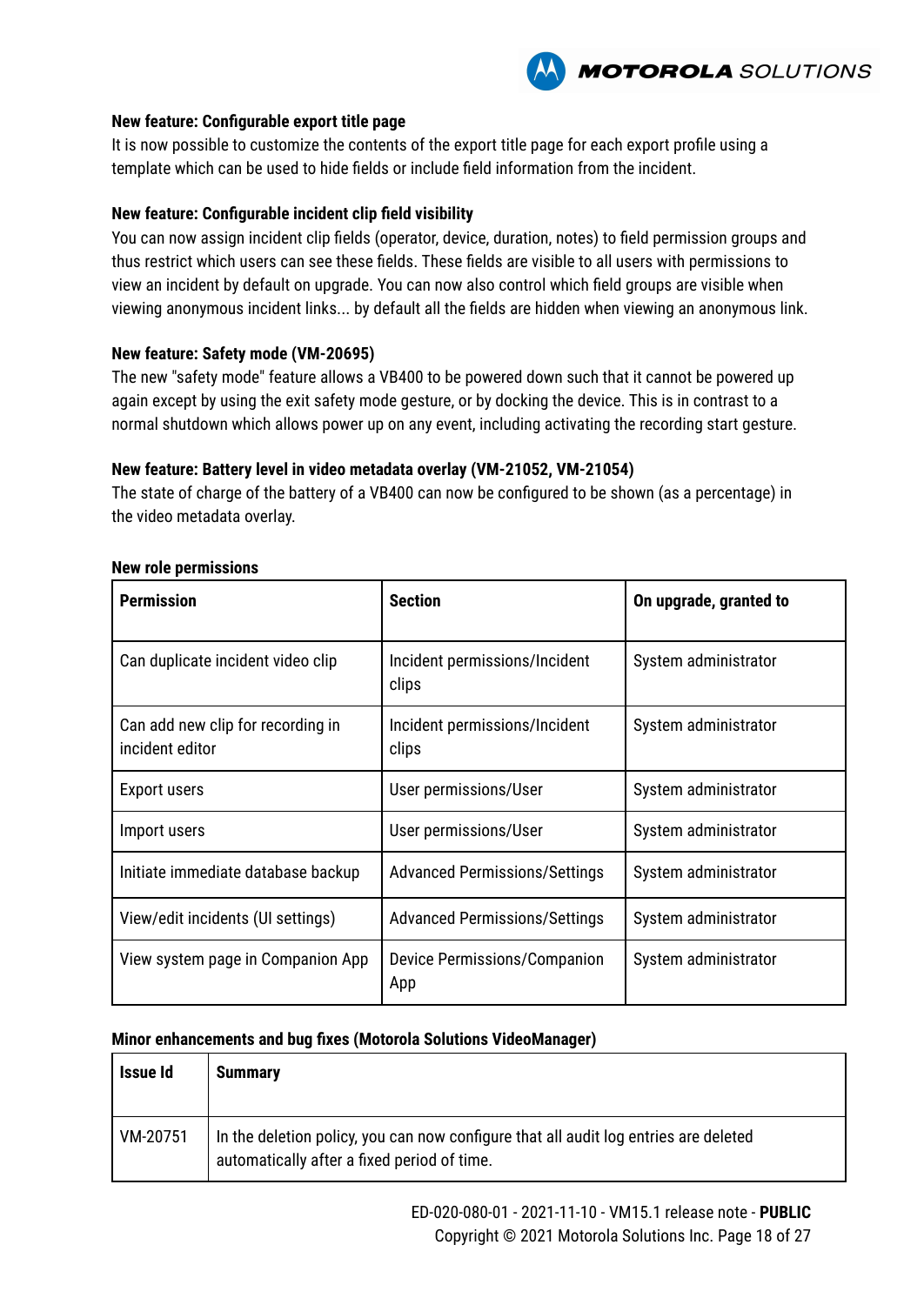

| VM-21061 | Motorola Solutions VideoManager now uses the Windows Trusted Root Certification<br>Authorities list to validate server SSL certificates for outgoing HTTPS connections (e.g. to<br>Box or S3).                         |
|----------|------------------------------------------------------------------------------------------------------------------------------------------------------------------------------------------------------------------------|
| VM-21022 | In VB400 device profiles, you can now adjust how long a button must be held to activate the<br>"hold" gesture for the button.                                                                                          |
| VM-20998 | In VB400 device profiles, you can now configure the record lamp to be "solid green dimmed"<br>while pre-recording.                                                                                                     |
| VM-20979 | You can now create audio redactions which "beep" out the audio rather than silencing it.                                                                                                                               |
| VM-20950 | You can now play videos faster or slower than normal speed.                                                                                                                                                            |
| VM-18381 | The video report now includes the SHA-256 hash of each video.                                                                                                                                                          |
| VM-20966 | Users can now have multiple comma-separated touch assign IDs.                                                                                                                                                          |
| VM-18396 | You can now bulk edit the sharing, owner and restriction fields for videos/media.                                                                                                                                      |
| VM-18395 | You can now bulk edit custom properties for videos/media (if licensed).                                                                                                                                                |
| VM-21288 | Devices which are not charging because their battery is not working are no longer available<br>for touch assign and are shown with a different battery icon.                                                           |
| VM-20592 | The import list can now be filtered.                                                                                                                                                                                   |
| VM-20593 | There is a new "my imports" tab showing imports belonging to the logged in user.                                                                                                                                       |
| VM-20591 | You can now access the files imported by an import job by clicking "show results" on the<br>import screen, or by clicking "search results" on the import details page or you can search<br>videos by import signature. |
| VM-21185 | The management report is now a CSV file rather than an HTML page, and it now includes<br>information about recordings. Two redundant columns from the old report have been<br>removed.                                 |
| VM-21040 | It is no longer mandatory for a device profile to have gestures for starting and stopping<br>recording.                                                                                                                |
| VM-21324 | The user export report sometimes reported the same role multiple times for a user and<br>sometimes omitted the user's Bluetooth address.                                                                               |
| VM-20721 | The device profile editor now supports configuring gestures for "safety mode".                                                                                                                                         |
| VM-21002 | Bulk video selection count disappeared when the user scrolled down the page to load more<br>videos.                                                                                                                    |
| VM-21165 | Device field trip report did not correctly apply a configured report start time, if specified.                                                                                                                         |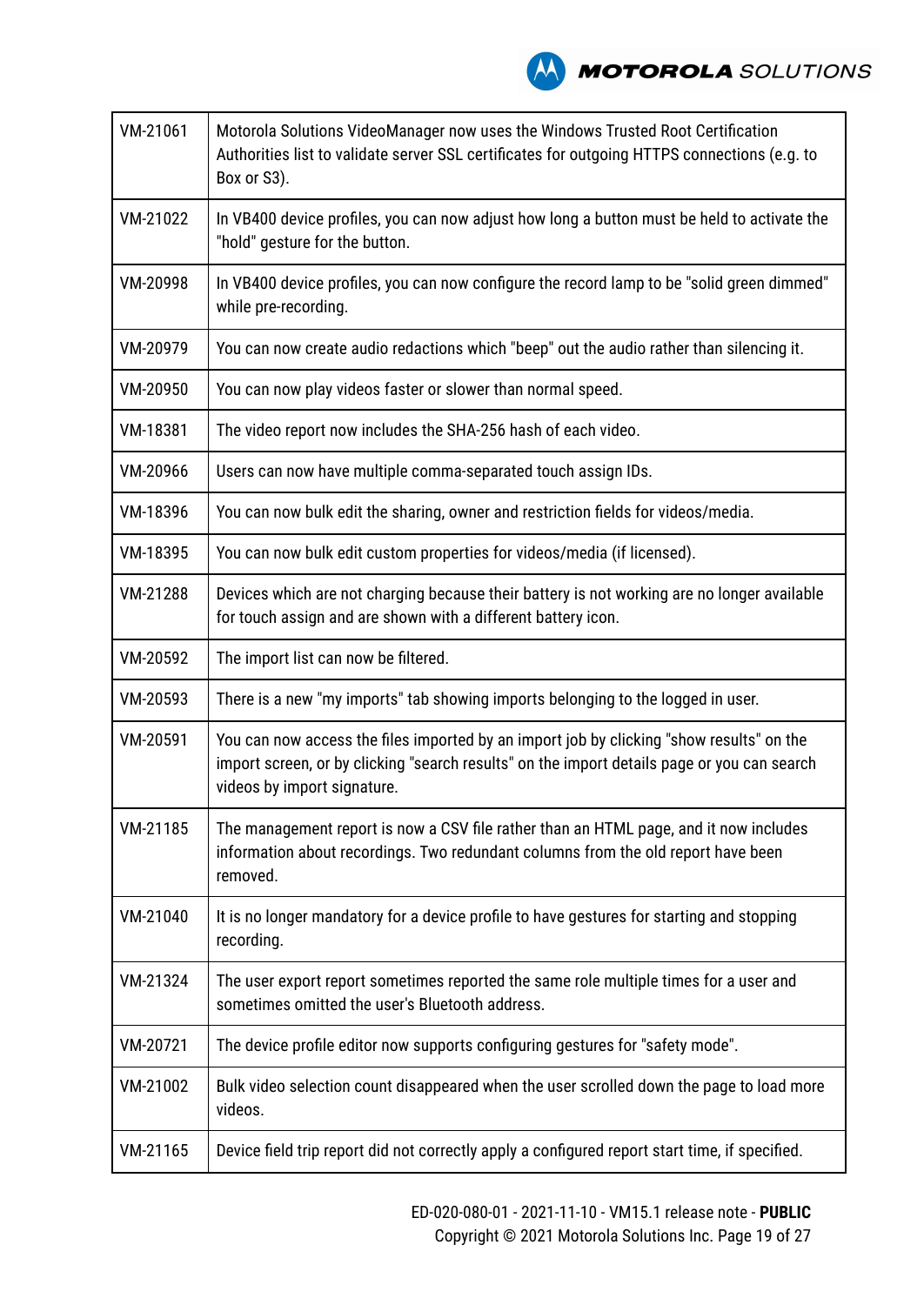

| VM-20853 | Imports which fail during file upload did not appear in the list of failed imports.                                                                                          |
|----------|------------------------------------------------------------------------------------------------------------------------------------------------------------------------------|
| VM-20981 | The DockController screen will no longer allow you to downgrade a DockController if<br>automatic upgrade would immediately re-upgrade to the default firmware.               |
| VM-20881 | The user "view bluetooth pairings" screen now shows which assigned device is currently<br>using the user's pairings.                                                         |
| VM-21160 | The "videos scheduled to be deleted" panel on the dashboard is now only shown if there are<br>any videos scheduled to be deleted.                                            |
| VM-20982 | It is now possible to customize email templates for notifications.                                                                                                           |
| VM-21189 | The site list would incorrectly show sites which have been connected for more than 4 hours<br>when you filter for sites "last seen > 4 hours ago".                           |
| VM-20644 | Audio now plays correctly when playing videos recorded on Canon cameras.                                                                                                     |
| VM-20921 | If a server is currently operating as a standby server, the web UI on the server now indicates<br>the status of the standby server.                                          |
| VM-20552 | When an operator is unable to assign a camera using an RFID touch assign, the audit record<br>now includes additional diagnostic information.                                |
| VM-20559 | The "show original" link on an incident video clip will now search for all the videos in the<br>recording if the video for the clip is part of a multi-file recording.       |
| VM-20678 | If your grid system has multiple export workers, the system now does a better job of evenly<br>distributing load across the workers when there are multiple exports running. |
| VM-21076 | If an audit log read times out, the error message in the audit log page will now suggest to<br>the user that creating an audit report is the right strategy.                 |
| VM-21082 | Operator names were not correctly rendered on the export title page if they included Hebrew<br>characters.                                                                   |
| VM-20583 | Operator names containing unicode characters will now display correctly in VB400<br>watermarks and metadata overlays.                                                        |
| VM-20790 | The login page was not correctly displaying languages other than English.                                                                                                    |
| VM-20782 | It is now possible to rename the "System Administrator" role and change its description.                                                                                     |
| VM-20740 | Various elements of the UI which could not be translated into other languages are now<br>translatable.                                                                       |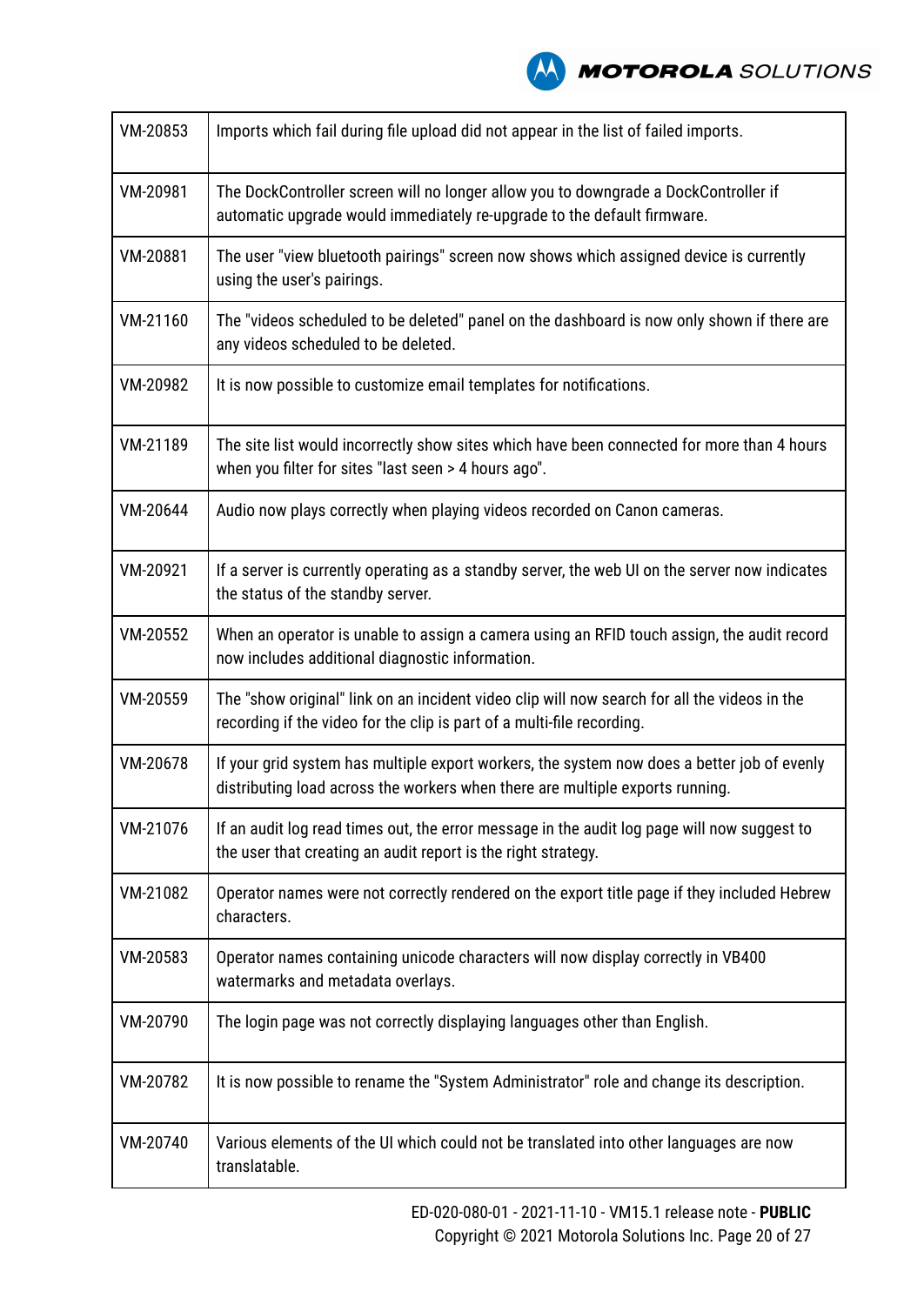**A MOTOROLA** SOLUTIONS

| VM-20875 | If you delete a role, the warning displayed incorrectly counted the number of users<br>associated with the role.                                                                                                                               |
|----------|------------------------------------------------------------------------------------------------------------------------------------------------------------------------------------------------------------------------------------------------|
| VM-20882 | Banner warnings at the top of the web page were not always displayed when you refresh the<br>page.                                                                                                                                             |
| VM-20830 | Users who don't have permission to edit DockController settings were unable to view the<br>touch assign, bandwidth rule and device settings in the DockController details page.                                                                |
| VM-21287 | The battery symbol for an assignable device now has a tag symbol if the device is currently<br>available for touch assign, or a check mark if the device is sufficiently charged, but is not<br>enabled for touch assign.                      |
| VM-21186 | The live stats device status pie chart now distinguishes between assignable devices based<br>on whether they are touch assignable and whether they are charging. The device list can now<br>be filtered based on the charge status of devices. |
| VM-20594 | You can now force the system to perform an immediate database backup (if you are using<br>the bundled Postgres database).                                                                                                                      |
| VM-21035 | The installer no longer installs a bundled copy of TeamViewer.                                                                                                                                                                                 |
| VM-21364 | The performance of composite clip playback has been improved for clips containing 1080p<br>videos.                                                                                                                                             |
| VM-20972 | The "Advanced Settings File" page has been renamed to "Advanced Settings".                                                                                                                                                                     |
| VM-20925 | In database backup options, it was not possible to edit the number of hours that backups<br>are retained for.                                                                                                                                  |
| VM-20942 | It was not possible to do a bulk transform (rotate/flip) of videos.                                                                                                                                                                            |
| VM-20920 | All imports, export and download operations (e.g. of roles, export profiles, reports, etc.) are<br>now audited.                                                                                                                                |
| VM-20760 | All add/edit/deletion operations which change settings are now audited.                                                                                                                                                                        |
| VM-20922 | You can now enable full auditing for an API key which will cause all API interactions<br>performed with the API key to be audited.                                                                                                             |
| VM-20598 | The "database mutex" is now enabled by default on SQLServer installations, thus eliminating<br>a configuration step required when setting up a redundant pair of servers.                                                                      |
| VM-20817 | The "Report time" field in report metadata CSV files now says "Day starts at" to better reflect<br>its meaning.                                                                                                                                |
| VM-21251 | Editing the device for a downloaded video before that video had been deleted from the<br>camera could cause a download error.                                                                                                                  |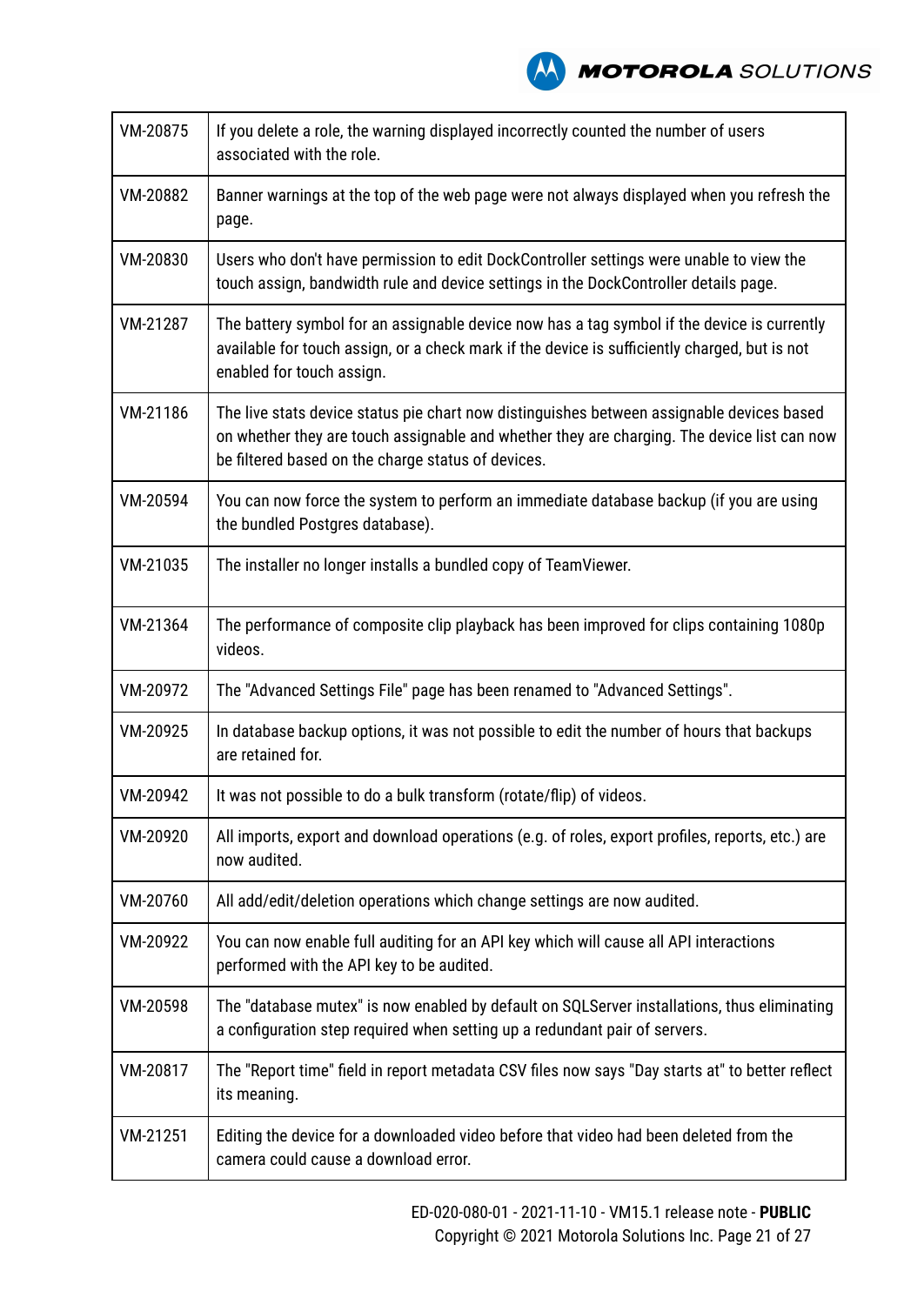

| VM-21047 | You can now configure the video metadata overlay to include the device name rather than<br>the device serial number.           |
|----------|--------------------------------------------------------------------------------------------------------------------------------|
| VM-20637 | Multi-line text playback reason fields and incident deletion reason fields are now correctly<br>displayed.                     |
| VM-20945 | Improved display of "scheduled deletion date" for videos which are ready for immediate<br>deletion.                            |
| VM-21292 | The "large icon" video list now displays progress information when videos are being<br>uploaded from sites/EdgeControllers.    |
| VM-21247 | TETRA radio integration is now a full feature and no longer needs to be enabled in the<br>"preview feature" admin page.        |
| VM-21180 | Admin pages now refer to the Android application used with the VB400 as the "VB<br>Companion" rather than the "Companion App". |
| VM-20564 | The video lists on the dashboard now always have a "show more" button.                                                         |
| VM-21391 | VB300 videos sometimes failed to play when using audio double consent and pre-record.                                          |

| <b>Issue Id</b> | <b>Summary</b>                                                                                                                                  |
|-----------------|-------------------------------------------------------------------------------------------------------------------------------------------------|
| VM-20694        | The TETRA radio integration required a device profile override to work.                                                                         |
| VM-21019        | The TETRA radio integration now supports the MXP600 radio model.                                                                                |
| VM-20651        | The TETRA radio integration did not work when used in conjunction with HolsterAware<br>peripherals.                                             |
| VM-20672        | Peer assisted recording did not work then used in conjunction with the TETRA radio.                                                             |
| VM-20671        | WiFi features would not work if a device was connected to a TETRA radio.                                                                        |
| VM-20656        | The audit log messages associated with TETRA radio connections have been improved.                                                              |
| VM-20655        | The device could fail after the connection to a TETRA radio was lost and regained.                                                              |
| VM-20670        | The device could fail while connected to a TETRA radio if a manual shutdown was<br>requested.                                                   |
| VM-20664        | The device could fail to shutdown when idle (if configured to do so) after the TETRA radio<br>integration was enabled in a previous assignment. |
| VM-20995        | When the Android companion app is used at the same time as the TETRA radio integration,                                                         |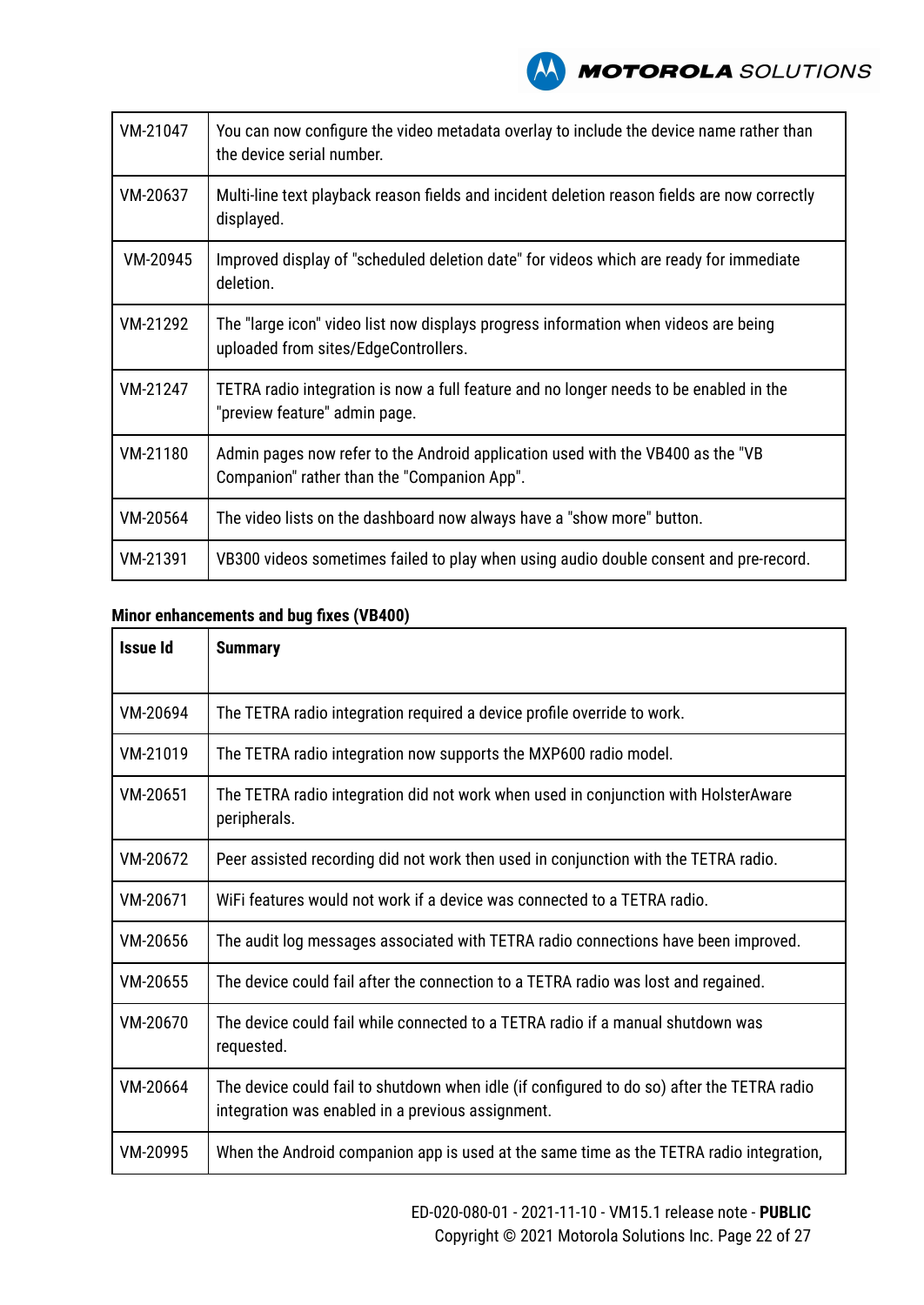

|                                  | incomplete pairing of the TETRA radio could prevent the app from connecting.                                                                                                                                               |
|----------------------------------|----------------------------------------------------------------------------------------------------------------------------------------------------------------------------------------------------------------------------|
| VM-20690                         | The TETRA radio integration could remain enabled even after the device was assigned using<br>a profile with the feature disabled.                                                                                          |
| VM-20862                         | If a new recording was triggered shortly after triggering a manual shutdown while recording,<br>the device could erroneously shutdown again.                                                                               |
| VM-20806                         | The audible recording alarm could persist after a manual shutdown and restart.                                                                                                                                             |
| VM-20996                         | The LEDs on the device did not always show the correct status after performing a manual<br>shutdown, then activating manual pre-recording - or when automatic pre-record is enabled,<br>waking the device with any button. |
| VM-21158<br>VM-21126<br>VM-20236 | The device would not always show the idle blink LED notification when it is powered on and<br>ready to record.                                                                                                             |
| VM-21093                         | The device could fail to correctly recognise the type of battery installed when operated in a<br>very low temperature environment.                                                                                         |
| VM-21095                         | The device could fail to correctly recognise the type of battery installed for a period after a<br>firmware upgrade.                                                                                                       |
| VM-21079                         | The device would not correctly enter "shipping mode" (with an isolated battery) if undocked<br>immediately after requesting a factory reset.                                                                               |
| VM-21256                         | In rare circumstances with GPS enabled the device could fail when stopping a recording.                                                                                                                                    |

### **Minor enhancements and bug fixes (DockController)**

| Issue Id | <b>Summary</b>                                                 |
|----------|----------------------------------------------------------------|
| VM-14532 | The DockController logs could grow too large to be downloaded. |

# **Earlier changes**

See the V14.6.x release notes for earlier changes.

# **Known issues**

### **Poor VT50 / VT100 live view performance with Chrome hardware acceleration**

In some environments, if you use the Google Chrome browser and you have hardware acceleration enabled in Chrome, the live view window may not show frames at the correct rate when streaming from VT50 / VT100 devices. If you suffer from this problem, you should disable "Use hardware acceleration when available" in Chrome Settings Advanced System options and streaming should then work correctly.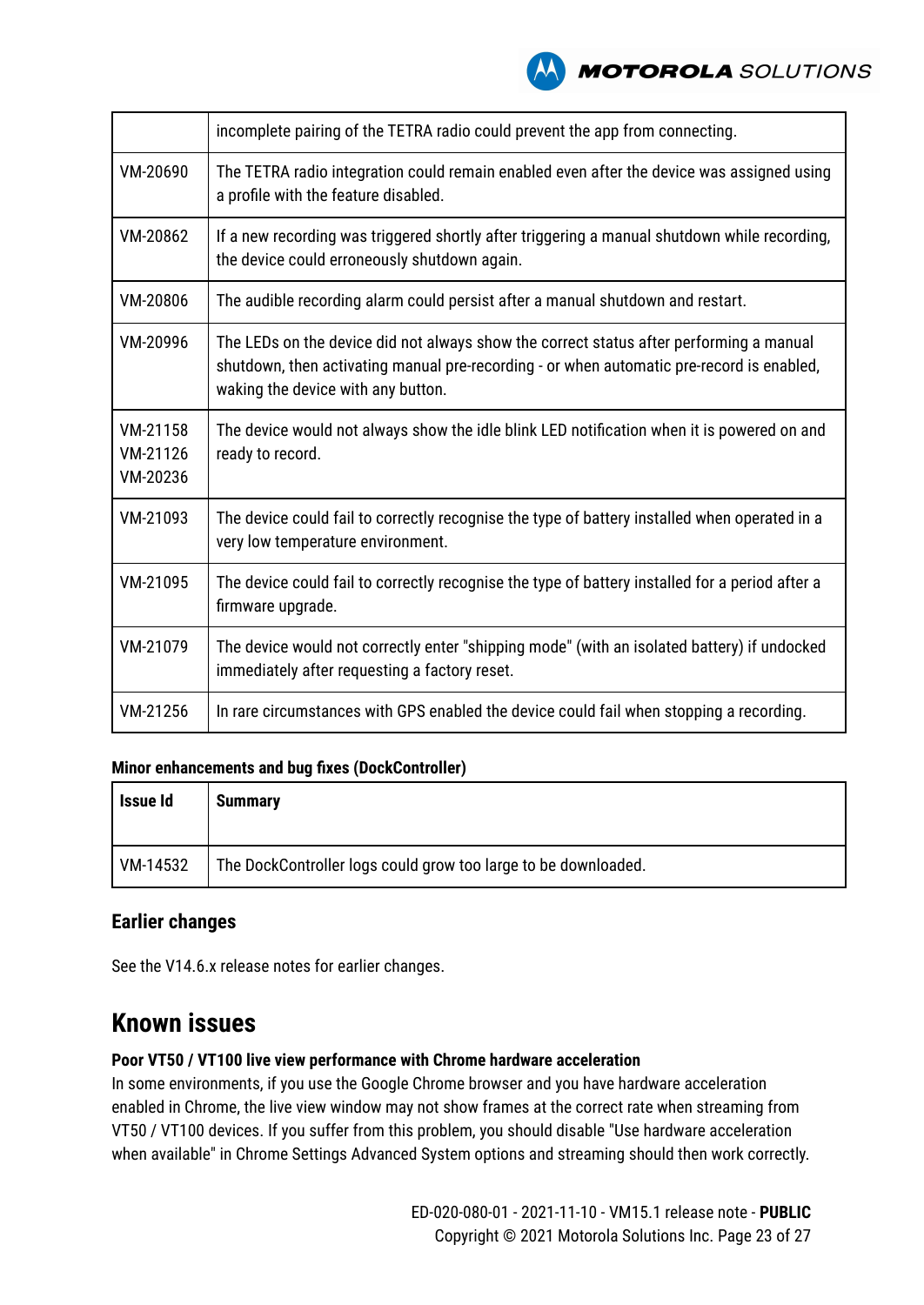

#### **VB400 Bluetooth and Wifi are incompatible**

WiFi streaming and download over WiFi cannot be used on a VB400 when it is configured to connect to the VB Companion App over Bluetooth.

#### **VB400 Live-view for Android companion app does not work with X-100 or X-200**

The Live-view for Android companion app feature does not currently work if the X-100 or X-200 external cameras are attached.

#### **VB400 WiFi offload of footage can make X-100 or X-200 unreliable**

If you configure the device to offload footage over WiFi, then in-progress offloads can sometimes cause the operation of an X-100 or X-200 external camera to be unreliable. It is not currently recommended to enable WiFi offload if using an external camera.

#### **DockController assignment groups with overriden device settings**

If you set up multiple DockControllers to share a single RFID reader, then you must ensure that all the DockControllers in the group share the same RFID assignment charge criteria (these can now be overriden for each DockController). If the charge criteria for the DockControllers in the group are not the same, then you may unexpectedly be unable to assign a device in some circumstances.

#### **Large Numbers of Incident Clip Counts**

The system performs poorly when more than 200 incident clips are created in a single incident. You should not create incidents with more than this many clips. Some functions may not work properly if this limit is exceeded, e.g. export may fail.

# **Upgrade notes**

### **Internet Explorer support has ended**

Internet Explorer is no longer a supported browser.

#### **Postgres database upgrade**

If you are using the bundled Postgres database server rather than Microsoft SQL Server, and you are upgrading a version earlier than 15.1.0, be aware that when this release is installed, the database must be upgraded to Postgres 13.3. Depending on the size of your database, this can be a time consuming process and it temporarily consumes a significant amount of disk space.

#### **HTTP Basic Authentication Disabled**

Some security analysts now consider the ability to authenticate HTTP requests with "Basic" authentication to be a security vulnerability. For this reason, the Motorola Solutions VideoManager web APIs no longer allow clients to use HTTP Basic authentication. If you directly access the API and you use Basic authentication then you should either switch to using HTTP Digest authentication, or you can re-enable Basic authentication by adding the advanced settings file entry "api.key.basic.auth=true" if you do not consider this to be a security risk.

#### **Microsoft SQL Server TLS requirements**

For installations which use Microsoft SQL Server as the Motorola Solutions VideoManager database, be aware that SQL Server must support TLS 1.2 encryption or the Motorola Solutions VideoManager service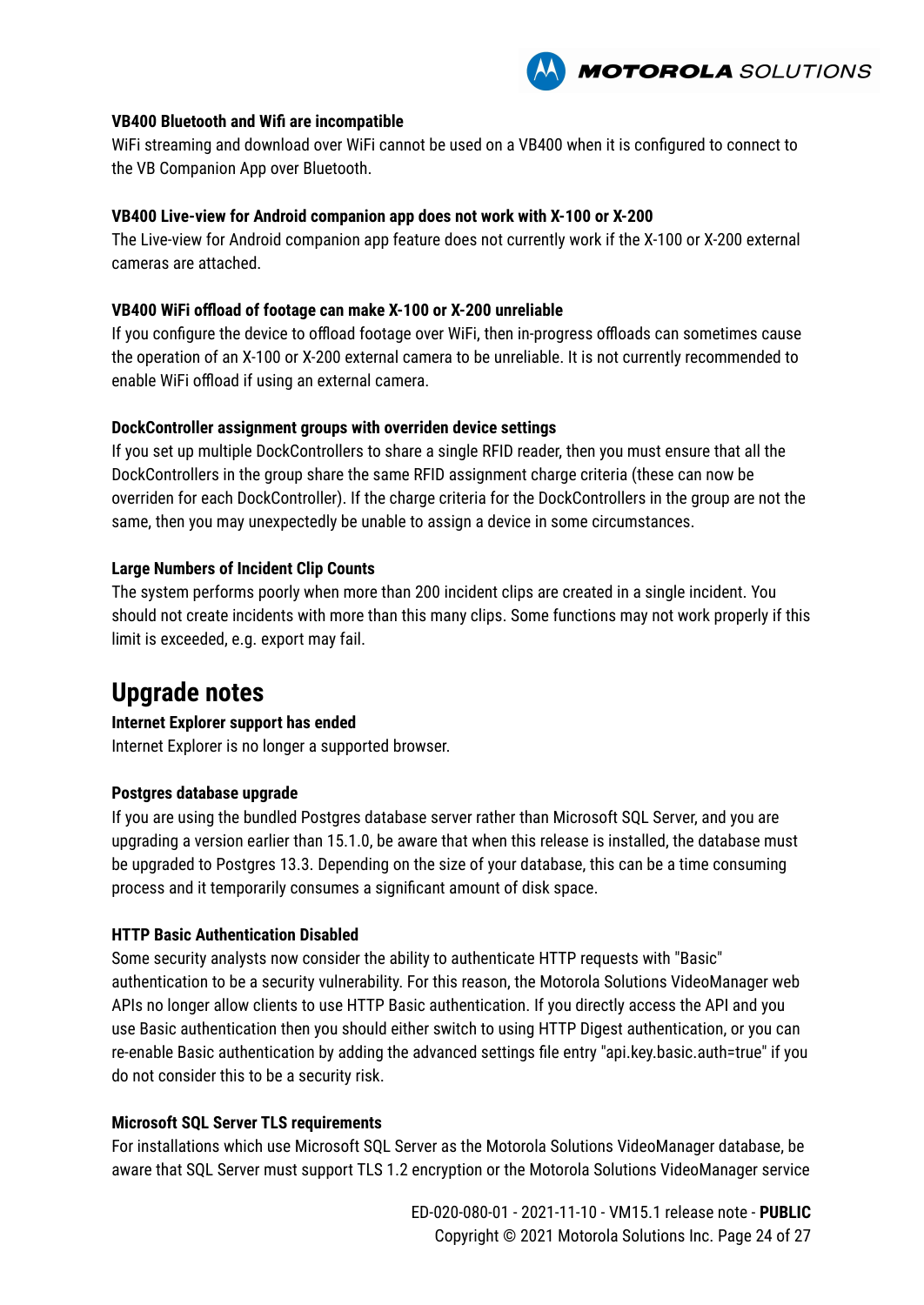

cannot connect to it. If you are using SQL Server 2012 and 2014 please ensure that you have the latest service packs installed to ensure TLS 1.2 compatibility.

### **Software assurance requirement for upgrade**

In order to upgrade to this version from an older version, you must have software assurance coverage up to 10 September 2021. If you are upgrading from a version older than 10.2, then you must upgrade to 10.2 and install software assurance before installing this version.

#### **Data storage location change**

The default data storage location is now c:\ProgramData\Motorola Solutions\VideoManager for a new installation. If you upgrade from a version of Motorola Solutions VideoManager older than 14.5.0, you will already have data stored in c:\ProgramData\Edesix\VideoManager. In this case, the system continues to use the data in c:\ProgramData\Edesix\VideoManager (which might include your database, configuration and/or filespace data), but all log files are written to c:\ProgramData\Motorola Solutions\VideoManager\pss-service-logs.

#### **Central manager site upgrades**

When upgrading a central manager installation, replication of certain configuration settings from the central manager to sites (including EdgeControllers) will not occur until those sites are upgraded.

If you use any of the "Shared configuration settings" - on the Auto-fetch settings page - to replicate configuration information to sites, then the site will use out-of-date configuration information until upgraded to the minimum required version for that setting. Configuration changes made on the central system will have no effect until the site is upgraded.

The following table shows the minimum required version of Motorola Solutions VideoManager running at the site in order for each shared configuration setting to replicate correctly.

| Keys                              | 5.1.0                                         |
|-----------------------------------|-----------------------------------------------|
| <b>Roles &amp; Password Rules</b> | 6.4.0                                         |
| <b>Users</b>                      | $14.5.0**$                                    |
| <b>User Groups</b>                | 14.0.0                                        |
| <b>Device Profiles</b>            | 6.4.1                                         |
| Deletion policies                 | 6.4.0                                         |
| User-defined fields               | 14.1.0 if you enable playback reason auditing |
|                                   | 14.0.0 if you define any tag list fields      |
|                                   | 6.4.0 otherwise                               |

### **Shared configuration setting Minimum compatible site version**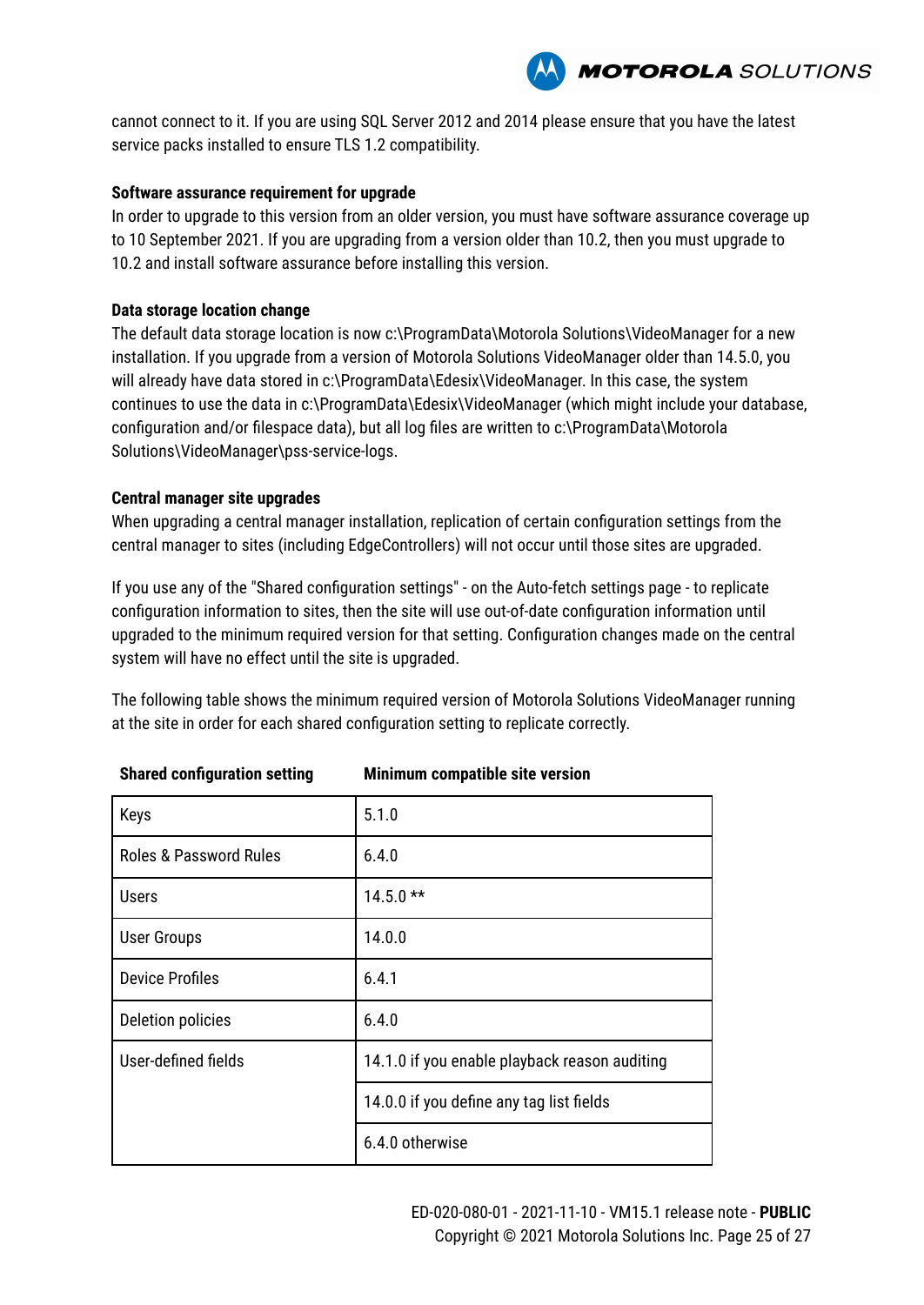**MOTOROLA** SOLUTIONS

| Device states and locations | 10.0.0 |
|-----------------------------|--------|
|                             |        |

\*\* - users can be replicated to sites running 7.0.1 to 14.4.x, but an incompatibility warning will be shown and bluetooth pairing information will not be replicated.

# **Supported platforms**

Motorola Solutions VideoManager is supported on the following platforms:

- Windows 8.1 Pro & Enterprise 64-bit
- Windows 10 Pro & Enterprise 64-bit
- Windows Server 2012 Essentials, Standard & Datacenter \*
- Windows Server 2012 R2 Essentials, Standard & Datacenter \*
- Windows Server 2016 Essentials, Standard & Datacenter \* \*\*
- Windows Server 2019 Essentials, Standard & Datacenter \* \*\*
- Windows Server 2019 Essentials, Standard & Datacenter \* \*\*
- Ubuntu 18.04, 20.04

\* Accessing the Motorola Solutions VideoManager web application from a web browser running on a Windows Server desktop is not supported. However, Windows Server can be used for running the Motorola Solutions VideoManager service.

\*\* USB attached devices are not supported on Windows Server 2016 and later.

# **Supported browsers**

The Motorola Solutions VideoManager web application is supported on the following browsers:

- Microsoft Edge 79+ (Windows 10)
- Chrome 48+ (Windows 7/8.1/10, MAC OS X v10.10)
- Firefox 68 ESR, 78 ESR (Windows 10, Ubuntu 18.04, 20.04)  $*$

The security settings of your browser may prevent some features of the Motorola Solutions VideoManager web application from working correctly. In particular, some browsers may silently prevent the download of files from the Motorola Solutions VideoManager web application. Adding Motorola Solutions VideoManager web application to the list of trusted websites will normally fix this.

Accessing the Motorola Solutions VideoManager web application from a web browser running on a Windows Server desktop is not supported.

\* When using Firefox on Windows, you may need to run Windows Media Player once to install codecs before video playback will work. Firefox video playback only works if the operating system provides an MP3 codec. When using Firefox on Ubuntu, you must install a package which provides H.264 and AAC codecs for Firefox, e.g. libavcodec-extra.

\*\* When using Internet Explorer, audio is not supported on Device live view page.